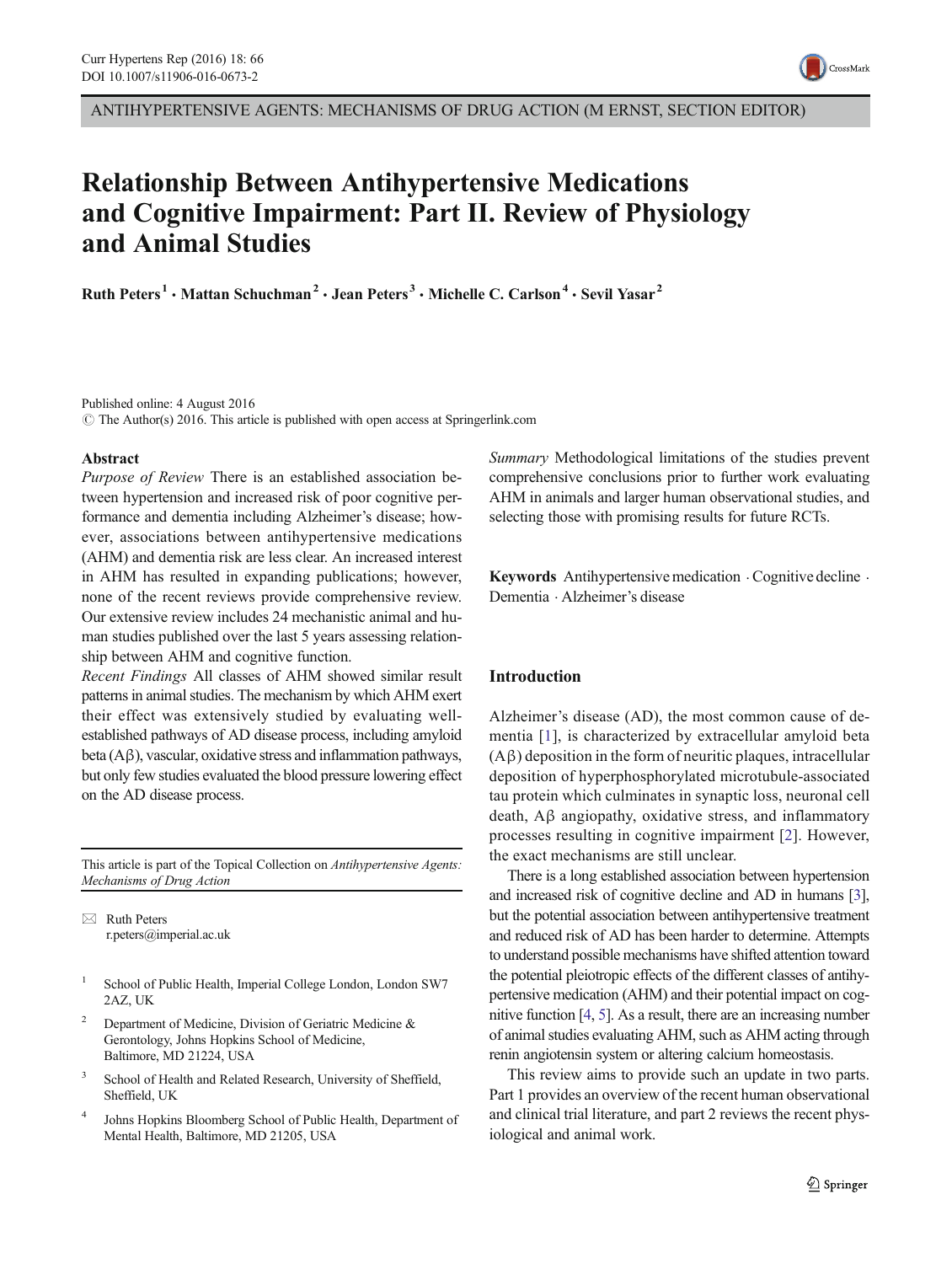## **Methods**

#### Search Strategy

The databases Embase, PsycINFO®, Medline, Medline in process, and other nonindexed citations and PubMed were searched from 2010 to February 2016 using the search terms: dementia or cognit\* or mild cognitive impairment, and antihypertensives, or antihypertensive agents, or diuretic or diuretics or thiazide-like or calcium channel blocker or calcium channel blockers or calcium antagonist or angiotensin converting enzyme inhibitor or angiotensin-converting enzyme inhibitors or ACE inhibitors or angiotensin receptor blocker or angiotensin receptor blockers or angiotensin receptor blockers (ARB) or beta blocker or adrenergic beta-antagonists. Where review articles were identified, reference lists were searched for original research articles published within the last 5 years.

## Inclusion and Exclusion Criteria

Included animal or mechanistic studies required exposure to one of the antihypertensive classes of interest, calcium channel blockers (CCB), ARB, angiotensin converting enzyme inhibitors (ACE-I), beta blocker (BB), and diuretics, and to have a control or comparator group; however, a specific outcome measure was not required.

## Article Selection

Abstracts were double read by SY and MS. Discrepancies were resolved by discussion. Full text articles were double read by the same team and data extracted into standard tables, collated by antihypertensive class.

## **Results**

## Animal and Human Mechanism Studies

Searches retrieved 138 PubMed records and 522 records from Medline, PsycINFO® and Embase. Of these, seven were review articles [\[6](#page-11-0)–[12\]](#page-11-0), 19 articles presented results from animal studies exploring mechanisms [\[13](#page-11-0)–[31\]](#page-12-0), and there were five human studies of which one was an autopsy study [\[32\]](#page-12-0), two human cerebrospinal fluid (CSF) studies [\[33,](#page-12-0) [34](#page-12-0)], one small RCT [[35\]](#page-12-0), and one in vivo human cell study [\[36\]](#page-12-0).

The methodology of the 19 animal studies varied widely in the selection of animals and drugs used, length of treatment times, and outcomes. Animal models ranged from mouse models using wild-type mice [[13,](#page-11-0) [23\]](#page-11-0), aged Swiss mice [[31\]](#page-12-0), wild-type mice treated with icv amyloid beta 25–35 to be used as an AD mouse model [[27](#page-12-0)], and transgenic (Tg) AD mice alone [\[17](#page-11-0), [19](#page-11-0), [21,](#page-11-0) [29](#page-12-0), [30\]](#page-12-0), to rat models such as Wistar [\[18,](#page-11-0) [20\]](#page-11-0), Sprague-Dawley [\[16](#page-11-0), [22\]](#page-11-0), or spontaneously hypertensive rats (SHR) [[14,](#page-11-0) [15,](#page-11-0) [24,](#page-11-0) [26,](#page-11-0) [28](#page-12-0)]. Regarding AHM used, 17 of the 19 studies used CCB, ACE-I, or ARB alone or in combination. Commercially available ACE-Is used were captopril [\[17](#page-11-0), [18,](#page-11-0) [29](#page-12-0)], enalapril [\[27](#page-12-0)], imidapril [\[27](#page-12-0)], lisinopril [\[14\]](#page-11-0), perindopril [\[26](#page-11-0), [27\]](#page-12-0), and trandolapril [\[19\]](#page-11-0). ARBs used included losartan [\[18](#page-11-0), [19](#page-11-0), [25](#page-11-0)], olmesartan [\[24](#page-11-0)], telmisartan [\[15,](#page-11-0) [22,](#page-11-0) [28\]](#page-12-0), and valsartan [[14](#page-11-0)]. The renin inhibitor aliskiren was used in one study [[13\]](#page-11-0). CCBs used included azelnidipine [\[24](#page-11-0)], isradipine [[20,](#page-11-0) [30\]](#page-12-0), lercanidipine [\[14](#page-11-0)], nicardipine [[14,](#page-11-0) [16,](#page-11-0) [19,](#page-11-0) [20,](#page-11-0) [30\]](#page-12-0), nifedipine [\[30\]](#page-12-0), nimodipine [\[16,](#page-11-0) [20,](#page-11-0) [22,](#page-11-0) [30\]](#page-12-0), and a nonselective CCB flunarizine [\[31\]](#page-12-0). Other antihypertensives included BBs such as carvedilol and propranolol [[19\]](#page-11-0), diuretics such as amiloride and furosemide [[19\]](#page-11-0), and hydralazine [\[14](#page-11-0), [19\]](#page-11-0). Experimental drugs such as angiotensin II [\[18](#page-11-0)], PD-123177 (angiotensin 2 receptor blocker) [\[20\]](#page-11-0), and ICI 11,551 (a selective beta 2 receptor antagonist) [\[21](#page-11-0)] were also used. One study did not use antihypertensive medication [\[23](#page-11-0)]. One of the five identified human studies reported use of telmisartan and amlodipine [[35\]](#page-12-0), while four studies compared ARB users with other AHMs [\[32](#page-12-0)–[34,](#page-12-0) [36\]](#page-12-0). Comparators used differed, as did the length of treatment times, which varied between 4 days and 15 months.

Outcome measures ranged from cognitive tests to bio-markers. Cognitive measures included water maze [\[15](#page-11-0), [16,](#page-11-0) [19](#page-11-0)–[21,](#page-11-0) [25,](#page-11-0) [26](#page-11-0), [31](#page-12-0)], Y maze [[13](#page-11-0), [18](#page-11-0)], object recognition [\[21,](#page-11-0) [27\]](#page-12-0), passive avoidance [[18](#page-11-0)], open field [[15](#page-11-0), [22](#page-11-0)], and spontaneous alternation [\[27](#page-12-0)] tests. Locomotor function was assessed in five studies [\[22,](#page-11-0) [24,](#page-11-0) [26,](#page-11-0) [27,](#page-12-0) [31\]](#page-12-0). Numerous studies used serum, cerebrospinal fluid, or histopathological measures of amyloid beta and/or tau levels as their outcome [[17](#page-11-0), [19](#page-11-0), [21,](#page-11-0) [23](#page-11-0), [25,](#page-11-0) [29,](#page-12-0) [30](#page-12-0)]. Additional histopathological measures included pyramidal neurons in hippocampus [[14](#page-11-0)], hippocampus morphology [\[16\]](#page-11-0), and vascular pathology [[24,](#page-11-0) [25](#page-11-0)]. Alteration in markers of oxidative stress [[13,](#page-11-0) [18](#page-11-0), [22,](#page-11-0) [24](#page-11-0)–[26,](#page-11-0) [31](#page-12-0)], inflammation [\[13,](#page-11-0) [16](#page-11-0), [22,](#page-11-0) [24](#page-11-0), [26\]](#page-11-0), apoptosis [[20](#page-11-0), [26](#page-11-0)], brain-derived neurotrophic factor (BDNF), and alpha tubulin levels [[15](#page-11-0)] were also frequently used alone or in conjunction with cognitive measures. Some studies included measurement of various proteins of the renin angiotensin system (RAS) in the brain as their outcomes [[13](#page-11-0), [23](#page-11-0), [25](#page-11-0)–[27,](#page-12-0) [30](#page-12-0)]. Outcomes included infarct size [[24,](#page-11-0) [31](#page-12-0)] and cerebral blood flow [[13,](#page-11-0) [16](#page-11-0), [24,](#page-11-0) [25\]](#page-11-0) in studies evaluating the effect of antihypertensive medication in cerebral ischemia models. Surprisingly, only seven studies included blood pressure measurements as their outcome [[13](#page-11-0)–[15](#page-11-0), [19](#page-11-0), [24,](#page-11-0) [26,](#page-11-0) [28](#page-12-0)]. Human study outcomes also varied and included AD and vascular pathology in one autopsy study [[32](#page-12-0)], amyloid and tau levels in cerebrospinal fluid (CSF) [[33,](#page-12-0) [34\]](#page-12-0), cognitive measures [[36](#page-12-0)], and, in the small RCT, blood pressure measurements and cognitive outcomes [[35\]](#page-12-0).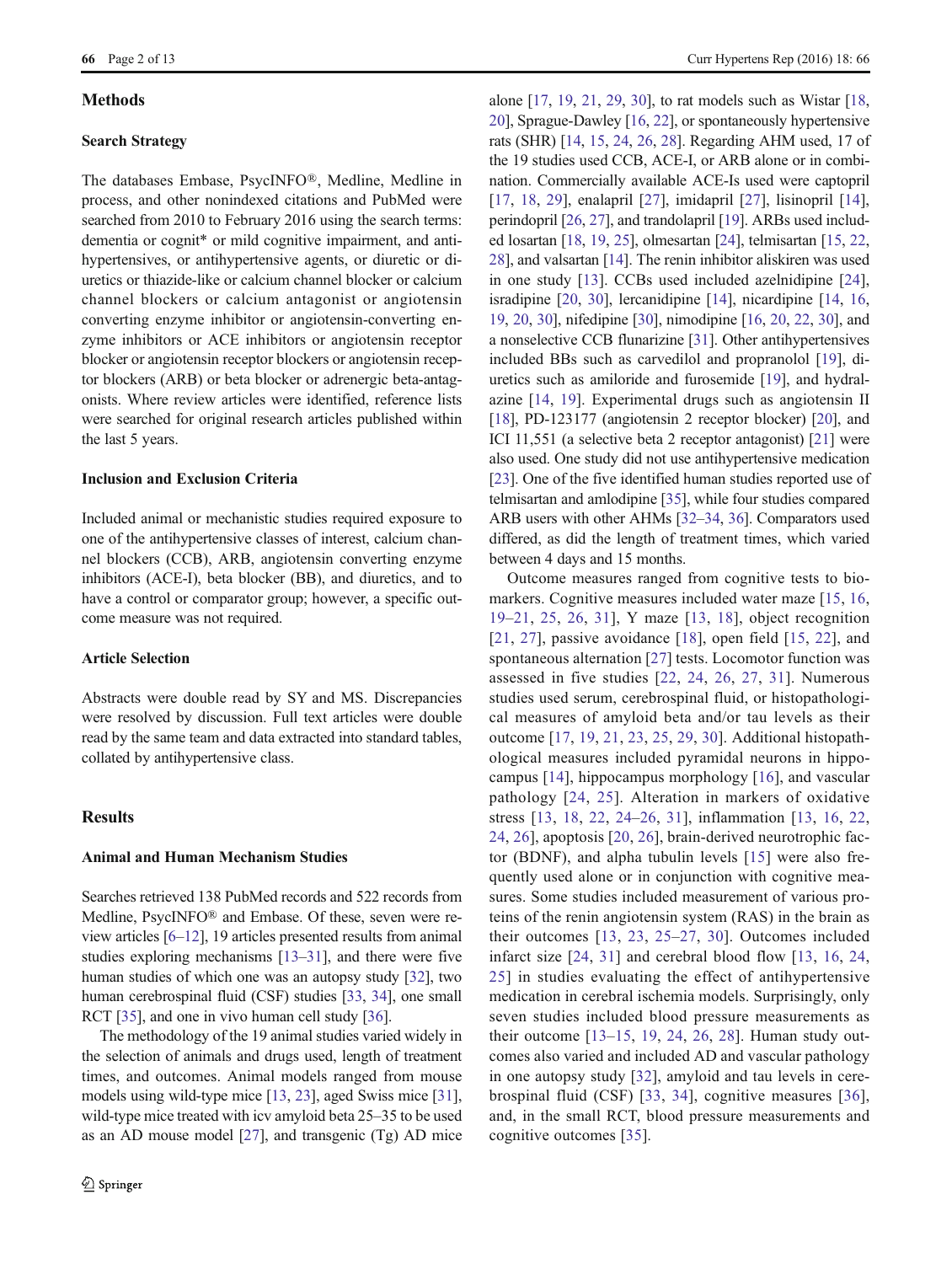#### **CCB**

One human study reporting on the effect of CCB use found that of the 167 AHM users, only nifedipine users had significantly lower Aβ levels when compared to 107 matched AHM never users [\[36](#page-12-0)] (Table [1\)](#page-3-0).

Eight animal studies reported results of treatment with CCB alone [[14,](#page-11-0) [16](#page-11-0), [19](#page-11-0), [20,](#page-11-0) [30,](#page-12-0) [31](#page-12-0)] or in combination with ARB [[22,](#page-11-0) [23](#page-11-0)]. Azelnidipine decreased blood pressure, infarct size, and also reduced markers of oxidative stress and inflammation [\[24\]](#page-11-0). The nonselective CCB flunarizine reversed impairment in learning, memory, and motor function after cerebral ischemia and reversed cerebral ischemia-associated decrease in anti-oxidative stress markers [[31](#page-12-0)]. Isradipine increased angiogenesis [[30\]](#page-12-0) and improved memory acquisition [\[20](#page-11-0)]. Lercanidipine decreased blood pressure and protected against neuronal death [[14](#page-11-0)]. Nicardipine reduced  $A\beta$ 1–42 and  $A\beta$ 1–40 in the brain [[19](#page-11-0)] and increased angiogenesis [\[30\]](#page-12-0), but did not improve cognition [[19\]](#page-11-0). Nifedipine increased angiogenesis [\[30](#page-12-0)]. Nimodipine improved regional cerebral blood flow and protected hippocampal morphology [\[16\]](#page-11-0), reduced inflammatory markers [\[16](#page-11-0)], increased angiogenesis [\[30\]](#page-12-0), improved memory acquisition [[20\]](#page-11-0), and prevented learning impairment in animals with cerebral ischemia [[16\]](#page-11-0) (Table [1](#page-3-0)).

# ACE-I

The most extensively studied ACE-I was captopril, which was associated with genetic upregulation of proteins associated with neuronal function and membranes [\[17\]](#page-11-0), reduced  $A\beta$  bur-den in the brain [\[17](#page-11-0)], decreased conversion of  $A\beta$ 1–43 to Aβ1–42 [[28](#page-12-0)], increased anti-oxidative stress markers [[18](#page-11-0)], decreased oxidative stress markers [\[17](#page-11-0)], and better performance on learning and memory tasks [\[18](#page-11-0)]. Captopril treatment also inhibited ACE activity and decreased angiotensin II levels [\[17,](#page-11-0) [29](#page-12-0)]. Lisinopril did not protect against neuronal death even with significant blood pressure reduction [\[14](#page-11-0)]. Perindopril and enalapril inhibited plasma ACE activity by 90 % but only perindopril inhibited brain ACE activity by 50 % [\[27](#page-12-0)]. Perindopril decreased blood angiotensin II levels [[26](#page-11-0)] and also levels of oxidative stress markers [26]. Perindopril improved memory function [[26\]](#page-11-0). Trandalopril treatment reduced Aβ burden in the brain [\[19](#page-11-0)] (Table [2\)](#page-6-0).

## ARB

Losartan decreased angiotensin 1 and 4 receptor levels in the brain [\[25](#page-11-0)] and improved cerebral blood flow [\[25](#page-11-0)]. In one study, it decreased A $\beta$ 1–42 [\[19](#page-11-0)], while in another, it did not alter  $A\beta$ 1–42 in the brain [[25\]](#page-11-0). Treatment with losartan also resulted in better performance on learning and memory tasks [\[18,](#page-11-0) [25](#page-11-0)]. Telmisartan improved cerebral blood flow in humans [\[35](#page-12-0)], reduced neurologic deficits and improved locomotor function after cerebral ischemia [[22](#page-11-0), [35\]](#page-12-0), reduced inflammatory and oxidative stress markers [\[22](#page-11-0)], reduced low-density receptors and apolipoprotein E expression in the brain [[28\]](#page-12-0), and increased BDNF levels in the hippocampus [\[15](#page-11-0)]. Treatment with telmisartan resulted in better performance on learning and memory tasks in animals [\[15](#page-11-0)]; however, there was no improvement in memory in people [[35](#page-12-0)]. Olmisartan did not reduce blood pressure but reduced infarct size in cerebral ischemia and inflammatory markers [[24\]](#page-11-0). Valsartan reduced blood pressure but did not protect against neuronal death [[14\]](#page-11-0) (Table [2\)](#page-6-0).

ARBs were studied as a class in human studies. One brain autopsy study showed that ARB use was associated with significantly lower AD pathology, while no alteration of vascular pathology was observed when compared to other or no antihypertensive medication users [\[32](#page-12-0)]. Additionally, it was found that ARB use in people with normal cognition or mild cognitive impairment (MCI) was associated with lower levels of tau and phosphorylated tau [\[32,](#page-12-0) [34\]](#page-12-0) and higher levels of  $A\beta$ 1–42 in cerebrospinal fluid [[34\]](#page-12-0), and with decreased risk of dementia [[34](#page-12-0)] when compared to other antihypertensive medication users (Table [2\)](#page-6-0).

# **Diuretics**

Only one animal study evaluated a diuretic, furosemide, and found that it reduced brain Aβ1–42 without affecting blood pressure [\[19\]](#page-11-0).

# BBs

Two animal studies reported on the effect of BB use (Table [3\)](#page-10-0). Treatment with nonselective beta adrenergic receptor blockers, carvedilol and propranolol, resulted in decreased brain Aβ1–40 and Aβ1–42 levels; however, this did not translate into improved cognition [[19](#page-11-0)]. Carvedilol reduced Aβ1– 42 in the brain without affecting blood pressure [\[19\]](#page-11-0). In contrast, treatment with a selective beta 2 adrenergic receptor (β2AR) antagonist resulted in significantly worse working memory and increased amyloid plaque burden, Aβ1–42 levels, tau phosphorylation, and accumulation in the hippocampus, suggesting involvement of β2ARs in the amyloid pathway and in cognitive function [\[21](#page-11-0)].

# Discussion

The importance of dementia as a clinical and public health issue is rapidly increasing as the population ages [\[37\]](#page-12-0). Thus, identifying new and effective approaches to prevention or treatment is critical. Due to the lengthy process of developing new medications, there has been a recent surge in interest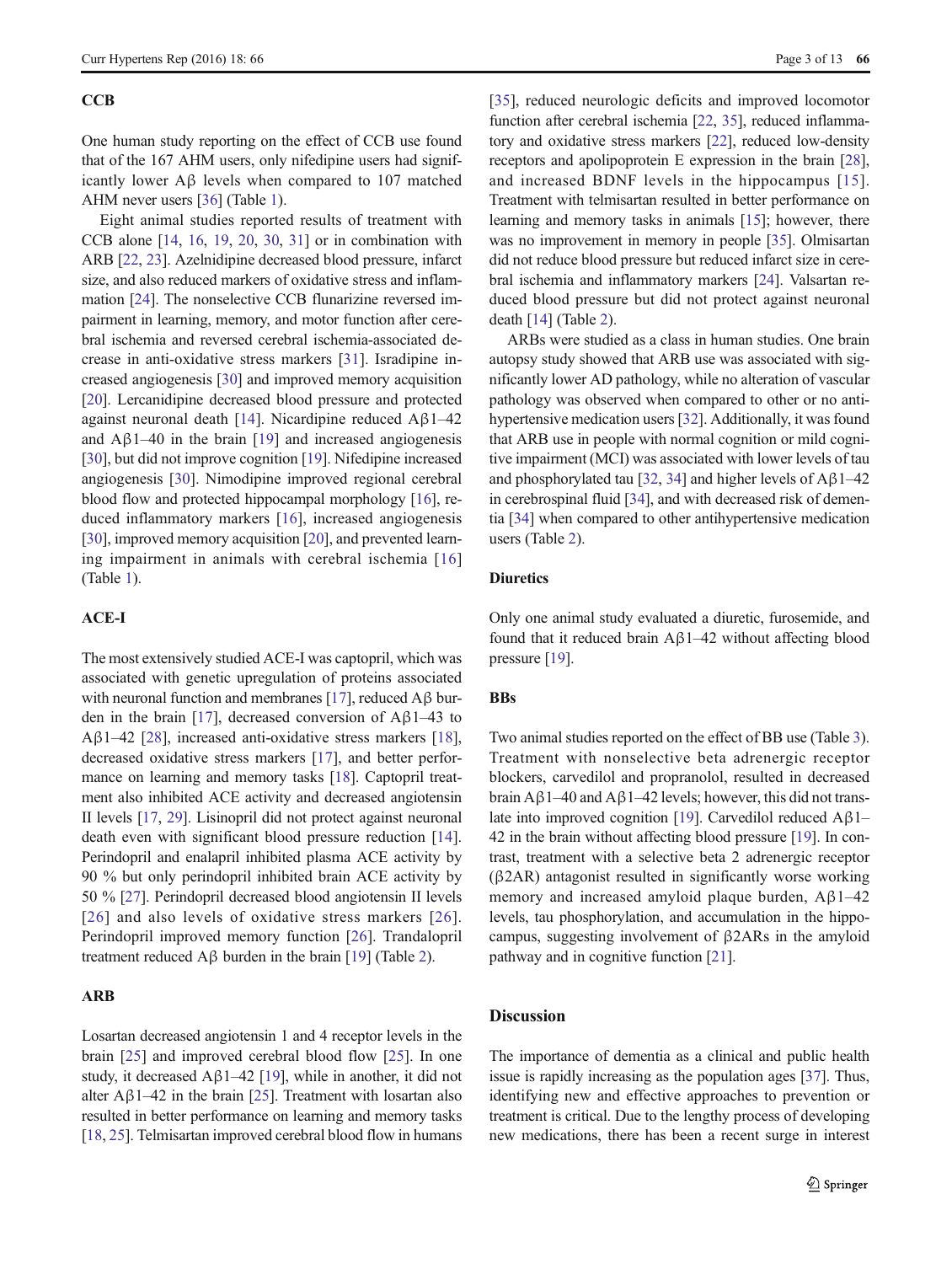<span id="page-3-0"></span>

| Table 1                              |                                                 |                     | Extraction table for mechanism studies: calcium channel blockers (CCB)                                                                                                                                                                                                                                                                         |                                                                                                                            |                               |                                                                                                                                                                                  |                                      |                                                                                                                                                                                                                                                                                                                                                                                                                            |
|--------------------------------------|-------------------------------------------------|---------------------|------------------------------------------------------------------------------------------------------------------------------------------------------------------------------------------------------------------------------------------------------------------------------------------------------------------------------------------------|----------------------------------------------------------------------------------------------------------------------------|-------------------------------|----------------------------------------------------------------------------------------------------------------------------------------------------------------------------------|--------------------------------------|----------------------------------------------------------------------------------------------------------------------------------------------------------------------------------------------------------------------------------------------------------------------------------------------------------------------------------------------------------------------------------------------------------------------------|
| Author                               | Method:<br>subjects                             | Methods:<br>sdno.fa | Method: treatment                                                                                                                                                                                                                                                                                                                              | Method: treatment<br>route                                                                                                 | Methods:<br>treatment<br>time | Method: outcome                                                                                                                                                                  | Method:<br>statistic                 | Result                                                                                                                                                                                                                                                                                                                                                                                                                     |
| Daschil et al.<br>[30]               | -WT (C57BL<br>SDI) mice<br>6N) mice<br>-Tg (APP | groups<br>-Four     | Nimodipine<br>-Nicardipine<br>-Nifedipine                                                                                                                                                                                                                                                                                                      |                                                                                                                            | 4 weeks                       | -Angiogenesis in cortex slices<br>calcium channel blockers<br>after treating with L-type<br>-L-type calcium channel<br>subunit expression in<br>-Aß plaques in cortex<br>plaques | Fisher t test                        | expression seen was in plaques, but not<br>TgAPP mice, while none in WT mice<br>isradipine or nicardipine or nifedipine<br>or nimodipine produced angiogenesis<br>-L-type calcium channel inhibition with<br>-Aß plaques were detected in cortex of<br>-L-type calcium channel subunit<br>around                                                                                                                           |
| Gholamipour-<br>Badie et al.<br>[20] | -Wistar rats                                    | groups<br>- Two     | $-A\beta1-42$ + nimodipine<br>$-A\beta$ 1-42 + isradipine<br>$-4\beta1-42$<br>-Control                                                                                                                                                                                                                                                         | stereotaxic surgery<br>-CCBs were injected<br>cortex (EC) using<br>$- A\beta 1 - 42$ injected<br>into entorhinal<br>i.c.v. | -6 days                       | calcium-dependent apopto-<br>sis (calpain 2, caspase 12,<br>-Morris water maze test<br>-Proteinase involved in<br>caspase 3)                                                     | <b>ANOVA</b>                         | effect was reversed by higher dosages<br>increased in Aß pretreated rats which<br>acquisition in memory tasks and this<br>was reversed isradipine, nimodipine<br>-Calpain 2, Caspase 12 and 3 were<br>-Aß pretreated rats had delayed<br>of isradipine, nimodipine                                                                                                                                                         |
| Gulati et al.<br>[31]                | -Aged Swiss<br>mice                             | $y = N^{-}$         | h before<br>h before<br>before<br>-Bilateral carotid occlusion<br>-Sham surgery (no carotid<br>carotid occlusion and<br>carotid occlusion and<br>carotid occlusion and<br>40 mg flunerazine 1<br>-5 mg donepazil 1 h<br>-20 mg flunarizine 1<br>and reperfusion<br>reperfusion<br>reperfusion<br>reperfusion<br>occlusion)<br>-Control         | (acetylcholinester-<br>(nonselective<br>ase inhibitor<br>Flunarizine<br>$(AchE-I)$<br>-Donepezil<br>CCB)                   |                               | calcium and AchE activity<br>-Glutathione (GSH), total<br>Morris water maze test<br>-Motor-in-coordination<br>-Cerebral infarct size<br>in brain tissue                          | <b>ANOVA</b>                         | -Lower and higher dose of flunarizine, and<br>decreased GSH, which was reversed by<br>learning, memory, motor function, and<br>donepezil decreased impairment of<br>-Stroke was associated with increased<br>calcium and AchE activity and<br>flunarizine and donepezil<br>infarct size                                                                                                                                    |
| Justin et al.<br>[22]                | Dawley rats<br>-Sprague                         | $- N = 5$           | telmisartan 5 mg/kg<br>-Bilateral carotid occlusion<br>-Bilateral carotid occlusion<br>-Bilateral carotid occlusion<br>carboxymethyl cellulose<br>-Bilateral carotid occlusion<br>-Sham surgery (no carotid<br>telmisartan 10 mg/kg<br>and reperfusion +<br>and reperfusion +<br>and reperfusion +<br>and reperfusion +<br>occlusion)<br>(CMC) | $-Te$ Imisartan +<br>nimodipine<br>-Telmisartan                                                                            | -9 days                       | -Day 7 behavioral assessment<br>-Day 9 oxidative stress and<br>-Day 9 histopathological<br>inflammation markers<br>-Day 2 neurological<br>assessment<br>studies                  | regres-<br>model<br>Logistic<br>sion | TNF-c), lipid peroxide and nitric oxide<br>levels; and increased anti-inflammatory<br>-Telmisartan pretreatment resulted in less<br>aspartate, and ATP levels in brain and<br>inflammatory cytokine (IL-1 $\beta$ , IL-6,<br>decreased glutathione, nitric oxide<br>neurologic deficit and locomotor<br>-Telmisartan increased glutamate,<br>-Telmisartan decreased the pro-<br>cytokine IL-10 level<br>function<br>levels |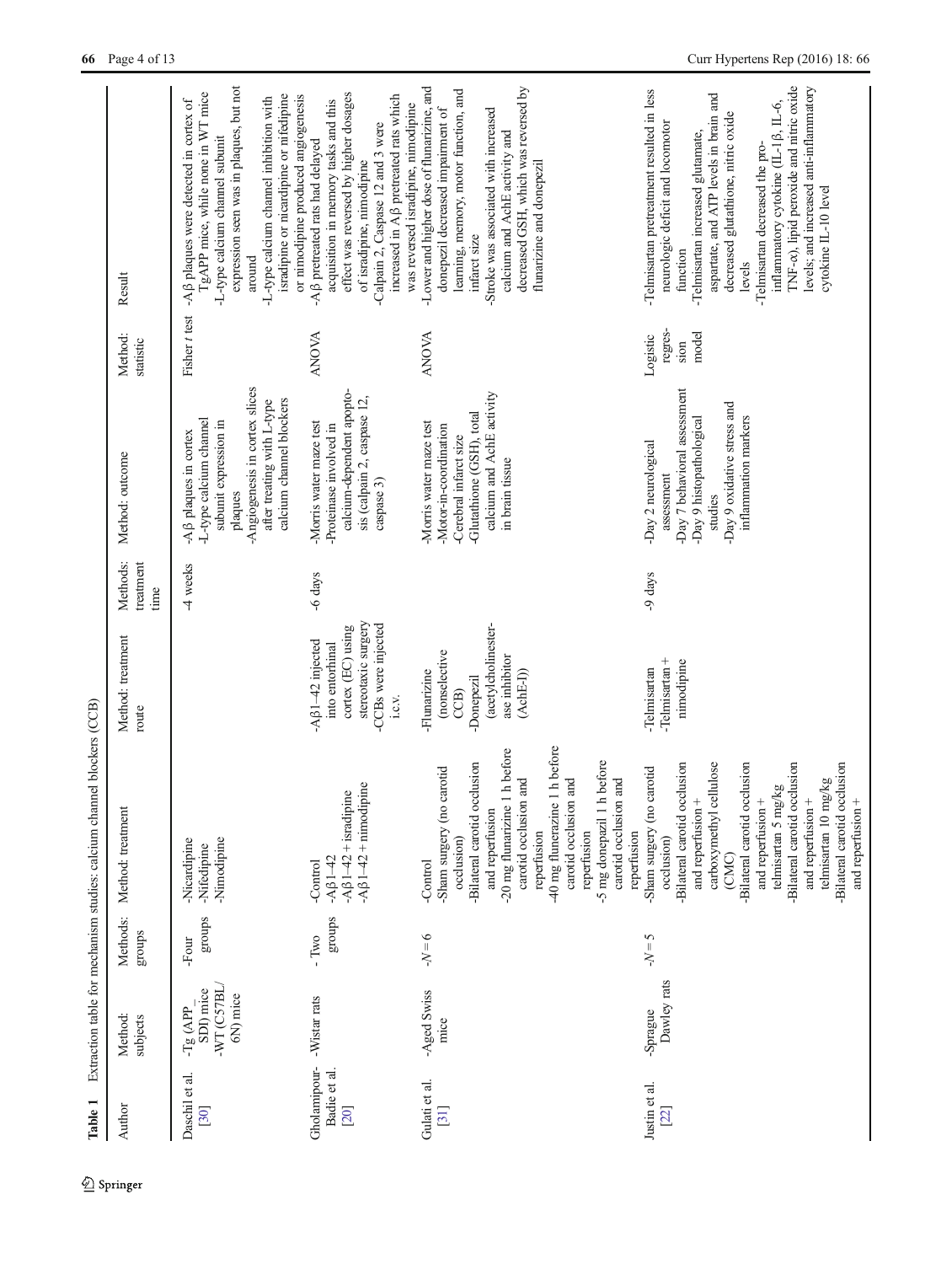| Table 1 (continued)                    |                                                                                             |                    |                                                                                                                                                                                                                                                                    |                                                                                                                                              |                                                                                        |                                                                                                                                                                                                      |                      |                                                                                                                                                                                                                                                                                                                                                     |
|----------------------------------------|---------------------------------------------------------------------------------------------|--------------------|--------------------------------------------------------------------------------------------------------------------------------------------------------------------------------------------------------------------------------------------------------------------|----------------------------------------------------------------------------------------------------------------------------------------------|----------------------------------------------------------------------------------------|------------------------------------------------------------------------------------------------------------------------------------------------------------------------------------------------------|----------------------|-----------------------------------------------------------------------------------------------------------------------------------------------------------------------------------------------------------------------------------------------------------------------------------------------------------------------------------------------------|
| Author                                 | Method:<br>subjects                                                                         | Methods:<br>groups | Method: treatment                                                                                                                                                                                                                                                  | Method: treatment<br>route                                                                                                                   | Methods:<br>treatment<br>time                                                          | Method: outcome                                                                                                                                                                                      | Method:<br>statistic | Result                                                                                                                                                                                                                                                                                                                                              |
|                                        |                                                                                             |                    | telmisartan 5 mg/kg +<br>nimodipine 5 mg/kg                                                                                                                                                                                                                        |                                                                                                                                              |                                                                                        |                                                                                                                                                                                                      |                      | Best results in all was when telmisartan<br>was given in combination with<br>nimodipine                                                                                                                                                                                                                                                             |
| Lovell et al.<br>36                    | -Humans (case<br>Ш<br>$>60$ years<br>dementia)<br>old, mild<br>study, N<br>control<br>1100, | $-N = 274$         | $-N = 32$ CCB users with $N = 31$<br>$-N = 13$ ACE-I users with $N =$<br>- $N = 22$ BB user with $N = 21$<br>13 matched nonusers<br>matched nonusers<br>matched nonusers                                                                                           | -Antihypertensives<br>-ACE-I<br>-CCB<br>-BB                                                                                                  |                                                                                        | $-A\beta$ 1-42 production in cell<br>nimodipine, nisoldipine<br>nifedipine, amlodipine,<br>culture pretreated with<br>isradipine, nicardipine,<br>-Progression to dementia<br>diltiazem, felodipine, | Regression<br>model  | Nifedipine decreased most significantly<br>nonusers, and it decreased effect of<br>-CCB users had less decline than<br>by 40 % Aß1-42<br>ApoE presence                                                                                                                                                                                              |
| Omote et al.<br>[24]                   | hypertensive<br>Spontaneou-<br>rats (SHR)<br>$\frac{1}{2}$                                  | $9 = N$ -          | -Olmesartan low dose $2 \text{ mg/kg}$<br>-Olmesartan high dose 10 mg/<br>-Azelnidipne low dose $2 \text{ mg}$<br>carboxymethyl cellulose<br>-Control was treated with<br>(CMC)<br>$\overline{\mathbf{g}}$<br>$\overline{\mathbf{g}}$                              | p <sub>0</sub>                                                                                                                               | $-14$ days                                                                             | -Regional cerebral blood flow<br>-Serum triglyceride, LDL,<br>-Oxidative stress markers<br>-Blood pressure (BP)<br>-Bodyweight<br>-Pulse rate<br>(TCBF)<br>HDL                                       | <b>ANOVA</b>         | however, high-dose azelnidipine (better<br>-Infarct volume decreased with olmesartan<br>was better than low-dose monotherapy;<br>-BP, pulse, decreased while body weight,<br>rCBF remained stable in all treatment<br>and azelnidipine treated group, and it<br>BP reduction) was better than high-<br>groups compared to control group             |
|                                        |                                                                                             |                    | $-A$ zelnidipne high dose 10 mg/<br>1 mg/kg and azelnidipine<br>-Combination olmesartan<br>1 mg/kg<br>kg                                                                                                                                                           |                                                                                                                                              |                                                                                        | -Motor coordination and<br>-Inflammatory markers<br>-Neurovascular units<br>-Infarct volume<br>balance                                                                                               |                      | inflammatory markers, and preserved<br>-All treatments in dose response matter<br>reduced oxidative markers,<br>neurovascular unit<br>dose olmesartan                                                                                                                                                                                               |
| Yamashita<br>et al. $[14]$<br>Sakurai- | hypertensive<br>Spontaneou-<br>rats (SHR)<br>sly                                            | $- N = 6$          | occlusion<br>-Carotid occlusion with<br>-Carotid occlusion with<br>-Carotid occlusion with<br>-Carotid occlusion with<br>-Carotid occlusion and<br>-Control with carotid<br>lercanidipine<br>hydralazine<br>nicardipine<br>valsartan<br>lisinopril                 | -Hydralazine osmotic<br>nicardipine po in<br>-Lisinopril osmotic<br>-Lercanidipine and<br>-Valsartan osmotic<br>pump<br>dumd<br>dumd<br>diet | $-14$ days                                                                             | -Delayed neuronal death of<br>pyramidal neurons in<br>hippocampus<br>-Blood pressure                                                                                                                 | <b>ANOVA</b>         | treatment groups but only lercanidipine<br>protected against neuronal death, while<br>other treatments did not provide<br>-Blood pressure was reduced in all<br>protection                                                                                                                                                                          |
| Wang et al.<br>$[19]$                  | -Tg2576 mice                                                                                |                    | 184 drugs<br>lowered A $\beta$ by >30 % and<br>-1600 FDA approved drugs<br>propranolol, carvedilol,<br>$26$ drugs increased A $\beta$<br>were screened for $A\beta$<br>nicardipine, losartan,<br>-short term treatment:<br>regulating effect:<br>levels by $>30\%$ | -Drinking water                                                                                                                              | 6 mont-<br>chronic<br>$-1$ month<br>-Selected<br>group<br>ment:<br>treat-<br>for<br>hs | -Blood pressure measurement<br>brain and plasma after short<br>Total A $\beta$ 1-40 or A $\beta$ 1-42 in<br>-Morris water maze test after<br>long-term treatment<br>term treatment                   | <b>ANOVA</b>         | -Furosemide and trandalopril significantly<br>significantly reduced blood pressure by<br>carvedilol reduced significantly $A\beta1-$<br>42 and $1-40$ by 40 % in the brain and<br>plasma, losartan reduced Aß1-42 but<br>-Short-term use: propranolol, losartan<br>reduced Aß without affecting BP<br>20 %; propranolol, nicardipine,<br>not $1-40$ |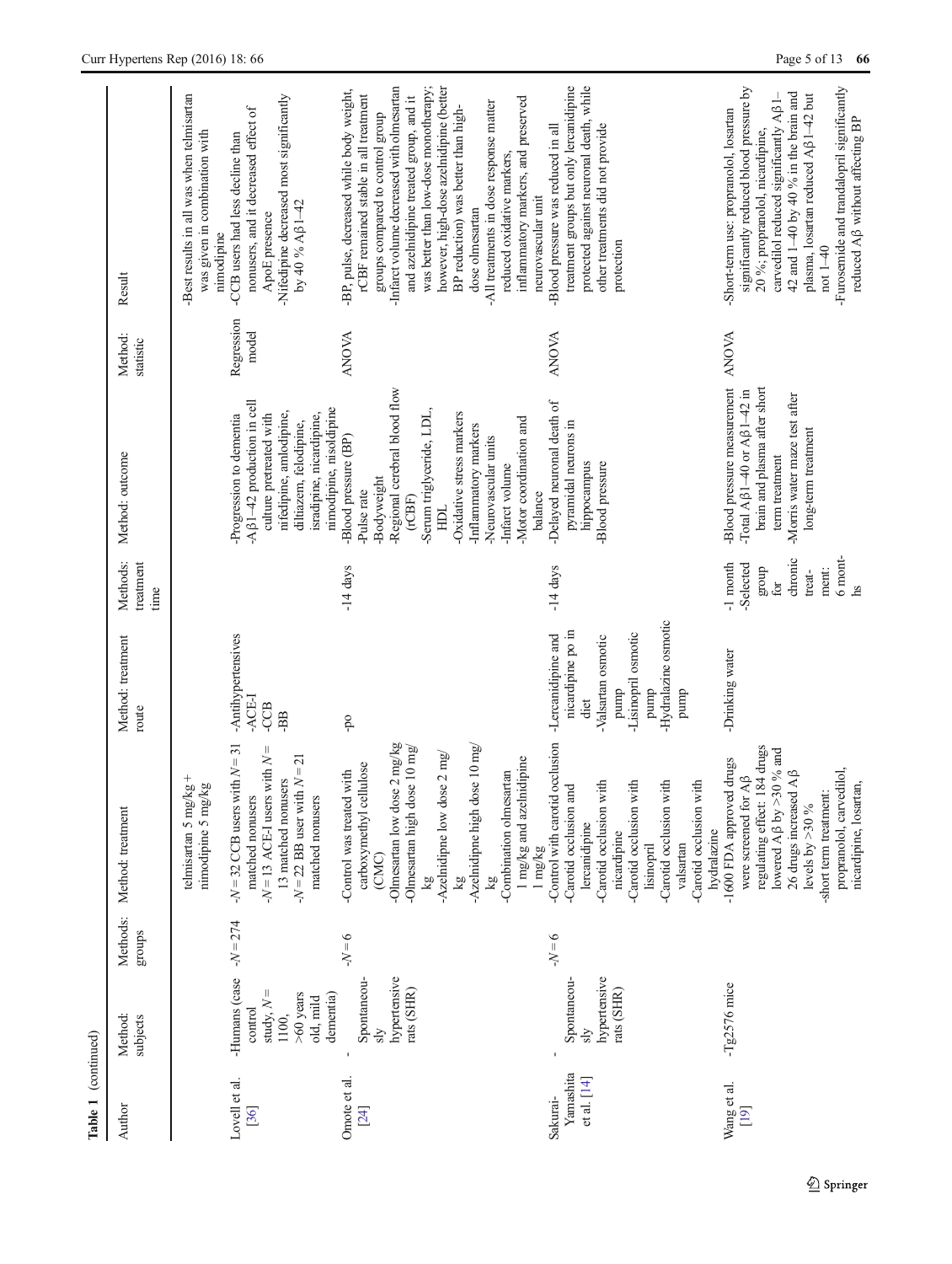| Table 1 (continued)    |                          |         |                                                                                                                                                                                                                                                                                                                                                                                                                                        |                                  |                   |                                                                                                                                                                                                                                     |                      |                                                                                                                                                                                                                                                                                                                                                                                                                                                                                          |
|------------------------|--------------------------|---------|----------------------------------------------------------------------------------------------------------------------------------------------------------------------------------------------------------------------------------------------------------------------------------------------------------------------------------------------------------------------------------------------------------------------------------------|----------------------------------|-------------------|-------------------------------------------------------------------------------------------------------------------------------------------------------------------------------------------------------------------------------------|----------------------|------------------------------------------------------------------------------------------------------------------------------------------------------------------------------------------------------------------------------------------------------------------------------------------------------------------------------------------------------------------------------------------------------------------------------------------------------------------------------------------|
| Author                 | Method:<br>subjects      | sdno.fa | Methods: Method: treatment                                                                                                                                                                                                                                                                                                                                                                                                             | Method: treatment<br>route       | treatment<br>time | Methods: Method: outcome                                                                                                                                                                                                            | Method:<br>statistic | Result                                                                                                                                                                                                                                                                                                                                                                                                                                                                                   |
| Zhang et al.<br>$[16]$ | Dawley rats<br>-Sprague- | $-N=4$  | carotid artery occlusion and<br>carotid artery occlusion and<br>reperfusion) pretreated with<br>treatment with intraluminal<br>bilateral<br>bilateral<br>furosemide, trandalopril<br>nicardipine, propranolol<br>amiloride, hydralazine,<br>-Focal cerebral ischemia<br>nimodipine 20 mg/kg<br>(induced by 15 min<br>-long term treatment:<br>-Vascular dementia (<br>-Vascular dementia<br>reperfusion)<br>-Sham surgery<br>filament) | -Via gastric perfusion $-4$ days |                   | nuclear factor kB (NF-kB),<br>$(TNF-\alpha)$ , interleukin 1 $\beta$<br>tumor necrosis factor $\alpha$<br>-Hippocampus nerve cell<br>-Hippocampal levels of<br>-Morris water maze test<br>-Brain MRI PWI<br>morphology<br>$(L-1)^3$ | <b>ANOVA</b>         | blood flow, and had lower levels of NF-<br>long term treatment with propranolol and<br>group similar to normal control and fo-<br>morphology was almost normal in this<br>-Vascular dementia group pretreated with<br>nicardipine did not improve cognition,<br>kB, TNF- $\alpha$ , IL-1 $\beta$ ; hippocampus cell<br>learning, had better regional cerebral<br>but decreased A <sub>1</sub> $\beta$ in brain but not<br>nimodipine performed better on<br>cal ischemia group<br>plasma |
|                        |                          |         |                                                                                                                                                                                                                                                                                                                                                                                                                                        |                                  |                   |                                                                                                                                                                                                                                     |                      |                                                                                                                                                                                                                                                                                                                                                                                                                                                                                          |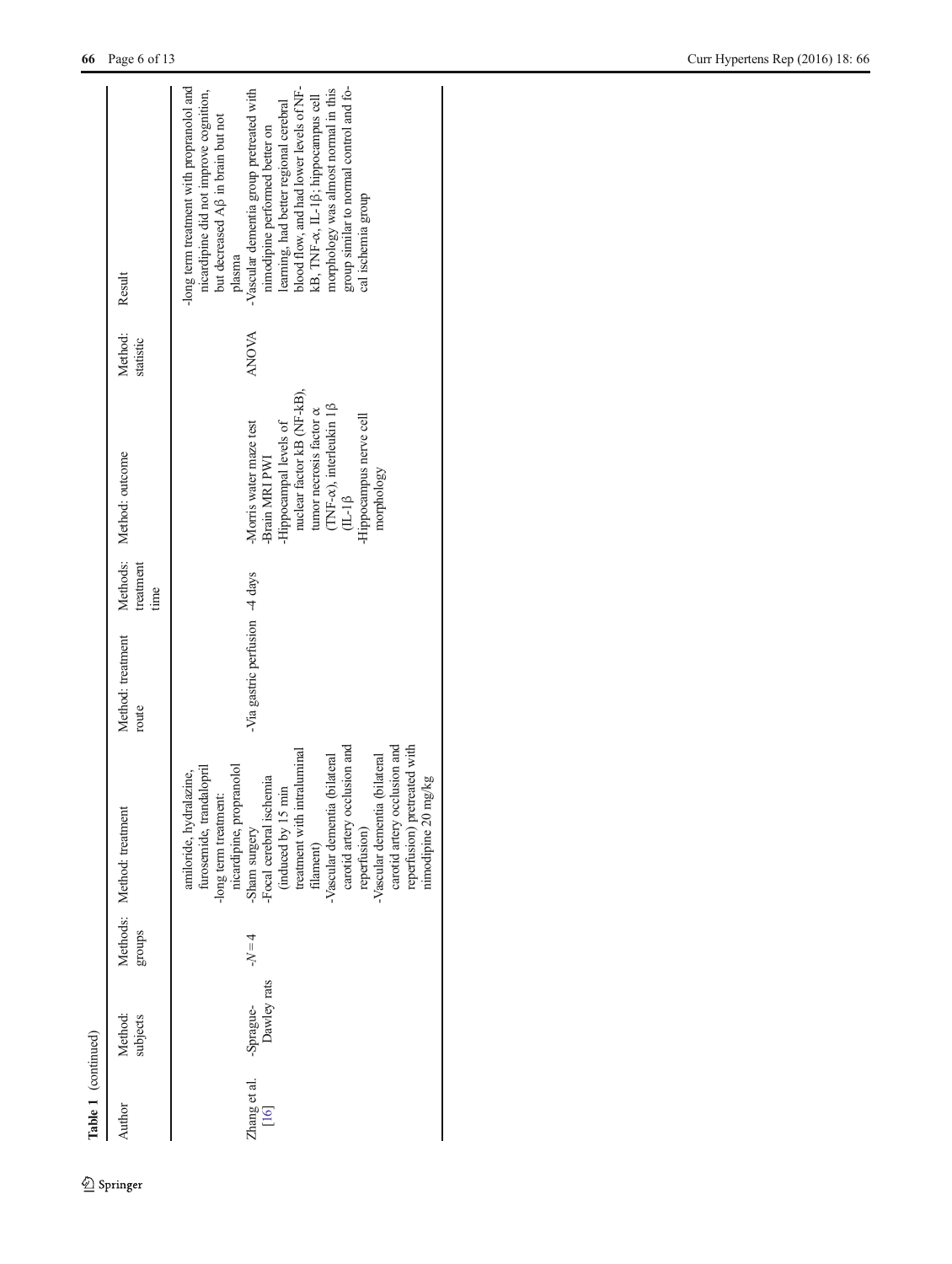<span id="page-6-0"></span>

| Table 2                  |                                                                  |                    |                                                                                                                                                                                        |                                       |                               | Extraction table for mechanism studies: angiotensin receptor blocker (ARB), angiotensin converting enzyme inhibitor (ACE-I), and diuretic                                                                                                                                                              |                      |                                                                                                                                                                                                                                                                                                                                                                                                                                                                                                   |
|--------------------------|------------------------------------------------------------------|--------------------|----------------------------------------------------------------------------------------------------------------------------------------------------------------------------------------|---------------------------------------|-------------------------------|--------------------------------------------------------------------------------------------------------------------------------------------------------------------------------------------------------------------------------------------------------------------------------------------------------|----------------------|---------------------------------------------------------------------------------------------------------------------------------------------------------------------------------------------------------------------------------------------------------------------------------------------------------------------------------------------------------------------------------------------------------------------------------------------------------------------------------------------------|
| Author                   | Method:<br>subjects                                              | Methods:<br>groups | Method: treatment                                                                                                                                                                      | treatment<br>Method:<br>route         | Methods:<br>treatment<br>time | Method: outcome                                                                                                                                                                                                                                                                                        | Method:<br>statistic | Result                                                                                                                                                                                                                                                                                                                                                                                                                                                                                            |
| et al. $[17]$<br>AbdAlla | $-A$ ged Tg2576<br>mice                                          | $-N = 2$           | -Captopril<br>-Control                                                                                                                                                                 |                                       | -6 months                     | -Aß plaque load in hippocampus                                                                                                                                                                                                                                                                         | <b>ANOVA</b>         | reduced amyloidogenic process of APP,<br>and decreased ACE and angiotensin II<br>-This effect is most likely direct effect of<br>observed in enalapril which only acts<br>significantly lower A <sub>[</sub> B, upregulated<br>the centrally acting captorpil (not<br>membrane and neuronal process,<br>reduced oxidative stress markers,<br>genes associated with neuronal<br>-Captopril treated Tg mice had<br>levels                                                                           |
| Bild et al.<br>[18]      | -Wistar rats                                                     | $S = N^{-}$        | -Control (saline)<br>-Angiotenisn II<br>-PD-123177<br>-Captorpil<br>-Losartan                                                                                                          | $-1.C.V.$                             | -7 days                       | Superoxide dismutase (SOD) activity in<br>-Malondialdehyde (MDA) levels in hip-<br>-Glutathione peroxidase (GPX) activity<br>-Step through passive avoidance task<br>in hippocampus<br>hippocampus<br>-Y-maze task<br>pocampus                                                                         | <b>ANOVA</b>         | losartan and PD 123177 treated animals<br>did significantly better when compared<br>decreased in angiotensin II-treated rats<br>animals preformed worse and captoril,<br>losartantreated animals performed bet-<br>and increased in captopril-treated rats,<br>-In avoidance task angiotensin II-treated<br>-On $Y$ maze task angiotensin II-treated<br>ter when compared to control group<br>-SOD, GPX, and MDA activity was<br>animals preformed worse and<br>to control group<br>peripherally) |
| Dong et al.<br>[13]      | (C57BL/6 J)<br>-WT mice                                          | $-N=3$             | -Bilateral carotid occlusion and<br>-Bilateral carotid occlusion and<br>reperfusion + aliskiren<br>reperfusion + vehicle<br>-Sham surgery<br>2.5 mg/kg                                 | dumd<br>-Mini                         | -35 days                      | -Brain angiotensin and renin expression<br>-Tumor necrosis factor $\alpha$ (TNF $\alpha)$<br>-Superoxide dismutase (SOD)<br>-Cerebral blood flow<br>-Blood pressure<br>$-Y$ -maze test                                                                                                                 | <b>ANOVA</b>         | -Aliskerin-treated animals did better on Y-<br>-Aliskerin did not alter blood pressure or<br>-Aliskerin treatment decreased renin and<br>-Aliskerin treatment did not alter SOD<br>-Aliskerin treatment decreased white<br>when compared to control group<br>angiotensin expression<br>levels but did TNF $\alpha$<br>cerebral blood flow<br>maze task                                                                                                                                            |
| Goel et al.<br>[26]      | hypertensive<br>Spontaneou-<br>rats (SHR)<br>-Wistar rats<br>sly | $8-N^-$            | lipopolysaccharide (LPS)<br>$25 \mu$ g to induce inflamma-<br>-Wistar rats treated with LPS<br>-Wistar rats treated with<br>-Wistar rats treated with<br>vehicle<br>$50 \mu g$<br>tion | -i.c.v. LPS<br>perindo-<br>pril<br>po | $-15$ days                    | nitrate, caspase 3 activity, TNF a, NF-<br>-Spontaneous locomotor activity (SLA)<br>ACE activity, ACE gene expression,<br>angiotensin II level, cytokine level,<br>reactive oxidative species (ROS),<br>-Brain tissue (cortex, hippocampus)<br>-Morris water maze test<br>-Blood pressure<br>kB, L-10, | <b>ANOVA</b>         | and in normal rats which was reversed<br>-LPS caused impaired memory in SHR<br>angiotensin II level, oxidative stress,<br>-LPS caused further increase in ACE<br>oxidative stress, and inflammatory<br>expression, angiotensin II level,<br>-In SHR ACE activity and gene<br>activity and gene expression,<br>markers were increased<br>matter lesions in brain<br>by perindopril                                                                                                                 |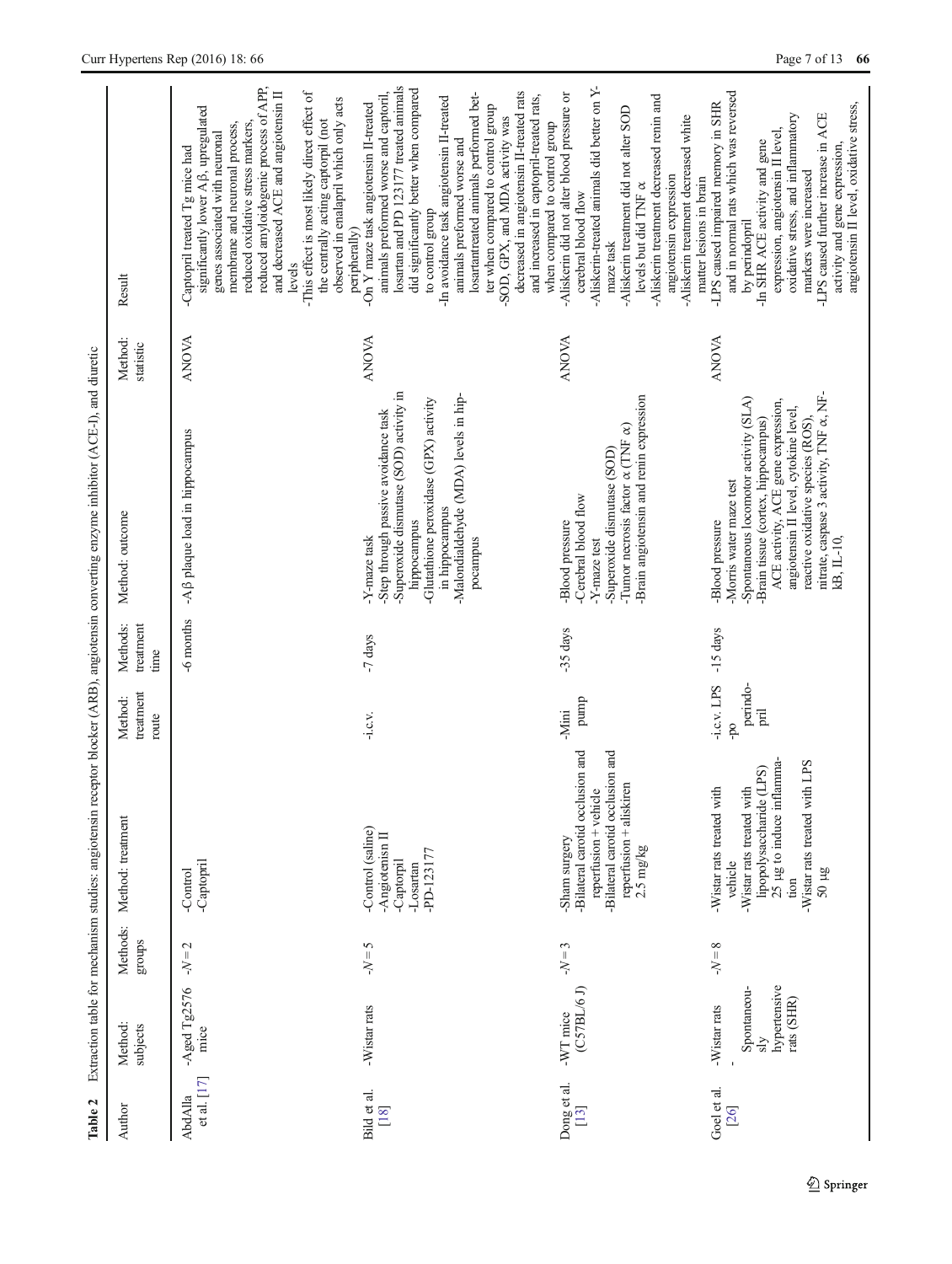| Table 2 (continued)              |                                                                                 |                     |                                                                                                                                                                                                                                                                                                                                                                                                      |                               |                               |                                                                                                                                                                                       |                                         |                                                                                                                                                                                                                                                                                                                                                                                                                                                                                                                                     |
|----------------------------------|---------------------------------------------------------------------------------|---------------------|------------------------------------------------------------------------------------------------------------------------------------------------------------------------------------------------------------------------------------------------------------------------------------------------------------------------------------------------------------------------------------------------------|-------------------------------|-------------------------------|---------------------------------------------------------------------------------------------------------------------------------------------------------------------------------------|-----------------------------------------|-------------------------------------------------------------------------------------------------------------------------------------------------------------------------------------------------------------------------------------------------------------------------------------------------------------------------------------------------------------------------------------------------------------------------------------------------------------------------------------------------------------------------------------|
| Author                           | Method:<br>subjects                                                             | Methods:<br>groups  | Method: treatment                                                                                                                                                                                                                                                                                                                                                                                    | treatment<br>Method:<br>route | treatment<br>Methods:<br>time | Method: outcome                                                                                                                                                                       | Method:<br>statistic                    | Result                                                                                                                                                                                                                                                                                                                                                                                                                                                                                                                              |
|                                  |                                                                                 |                     | -SHR treated with treated with<br>-SHR treated with treated with<br>$0.1 \text{ mg}$<br>-SHR treated with perindopril<br>-Wistar rats treated with LPS<br>LPS 25 µg + perindopril<br>-SHR treated with venicle<br>-Wistar rats treated with<br>perindopril 0.1 mg/kg<br>$50 \mu g +$ perindopril<br>LPS 25 µg<br>$0.1$ mg/kg<br>$0.1 \; {\rm mg/kg}$<br>kg                                           |                               |                               |                                                                                                                                                                                       |                                         | and inflammatory markers, which was<br>decreased by perindopril                                                                                                                                                                                                                                                                                                                                                                                                                                                                     |
| Hajjar et al.<br>[32]            | hypertension<br>and autopsy<br>participants<br>available<br>$068 = N$ -<br>with | $\epsilon$<br>$N =$ | antihypertensive medication<br>antihypertensive medication<br>$-N = 577$ have used other<br>- $N = 133$ have used ARB<br>$-N = 180$ have not used                                                                                                                                                                                                                                                    | pq-                           |                               | Khachaturian, Pathologic diagnosis)<br>infarcts, microinfarcts, hemorrhage,<br>-AD pathology (CERAD, ADRDA/<br>atherosclerosis, arteriosclerosis)<br>Vascular pathology (large artery | analysis<br>regres-<br>Logistic<br>sion | -ARB users when compared to other and<br>had significantly less AD pathology (<br>no antihypertensive medication users<br>-ARB use was associated with higher<br>vascular pathology<br>50 %reduction)                                                                                                                                                                                                                                                                                                                               |
| 2015 [33]<br>Hajjar and<br>Levey | participants<br>with CSF<br>available<br>$-N = 319$                             | $-N=2$              | antihypertensive medication<br>$-N = 293$ have used other<br>$-N = 26$ have used ARB                                                                                                                                                                                                                                                                                                                 | pq-                           | -3 years                      | -ARB use and longitudinal tau decline in Mixed<br>people with dementia, MCI, and<br>normal controls                                                                                   | model                                   | -ARB use was associated with decreased<br>MCI when compared to other antihy-<br>levels of tau and p-tau in people with<br>pertensive medication users                                                                                                                                                                                                                                                                                                                                                                               |
| Justin et al.<br>[22]            | Dawley rats<br>-Sprague                                                         | $- N = 5$           | -Bilateral carotid occlusion and<br>-Bilateral carotid occlusion and<br>-Bilateral carotid occlusion and<br>-Bilateral carotid occlusion and<br>5 mg/kg + nimodipine 5 mg/<br>reperfusion + telmisartan<br>reperfusion + telmisartan<br>reperfusion + telmisartan<br>carboxymethyl cellulose<br>-Sham surgery (no carotid<br>reperfusion +<br>occlusion)<br>$10 \text{ mg/kg}$<br>$5$ mg/kg<br>(CMC) | p <sub>0</sub>                | -9 days                       | -Day 9 oxidative stress and inflammation<br>-Day 9 histopathological studies<br>-Day 2 neurological assessment<br>-Day 7 behavioral assessment<br>markers                             | regres-<br>model<br>Logistic<br>sion    | $TNF-\alpha$ ), lipid peroxide and nitric oxide<br>levels; and increased anti-inflammatory<br>-Telmisartan pretreatment resulted in less<br>aspartate, and ATP levels in brain and<br>telmisartan was given in combination<br>inflammatory cytokine (IL-1 $\beta$ , IL-6,<br>decreased glutathione, nitric oxide<br>neurologic deficit and locomotor<br>-Telmisartan increased glutamate,<br>-Best results in all test was when<br>-Telmisartan decreased the pro-<br>cytokine IL-10 level<br>with nimodipine<br>function<br>levels |
| Kishi et al.<br>[15]             | hypertensive<br>Spontaneou-<br>rats (SHR)<br>$\epsilon$ ls                      | $5 = N$ -           | GW9662 1 mg/kg (a PPAR<br>-Telmisartan 1 mg/kg +<br>-Telmisartan 1 mg/kg<br>gamma antagonist)<br>-Vehicle<br>Σă                                                                                                                                                                                                                                                                                      | ρq.                           | 4 weeks                       | -Hippocampus BDNF level and a-<br>-Blood pressure and heart rate<br>tubulin expression<br>-Morris water test                                                                          | <b>ANOVA</b>                            | -Animals treated with telmisartan alone or<br>changed in any of the treatment groups<br>-Blood pressure and heart rate was not<br>with GW9662 or with ANA-12 had                                                                                                                                                                                                                                                                                                                                                                    |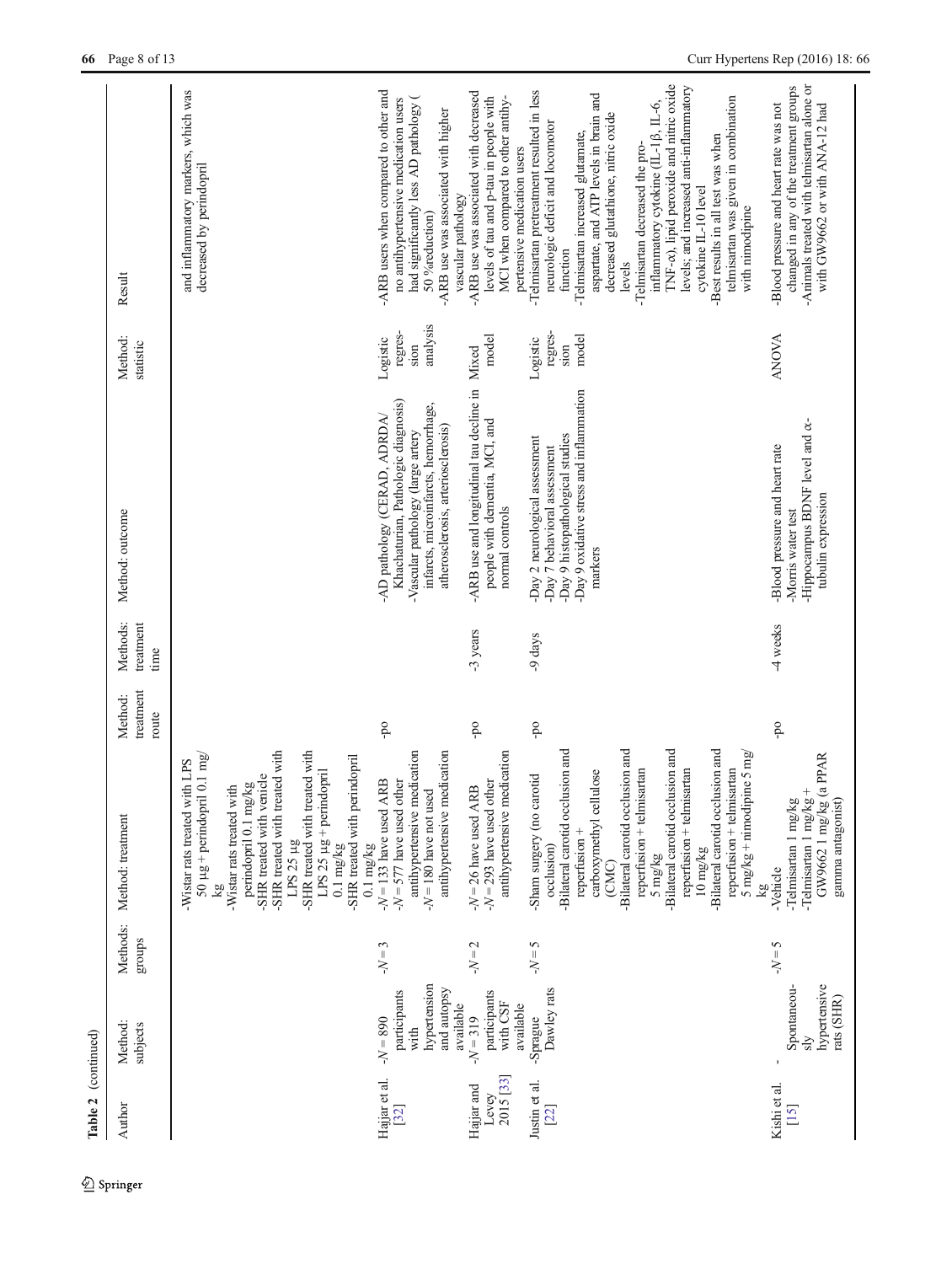| Table 2 (continued)   |                                                                                          |                    |                                                                                                                                                                                                                                                                                                                    |                               |                                                                              |                                                                                                                                                                                                                                                             |                            |                                                                                                                                                                                                                                                                                                                                                                                                                                                                                                          |
|-----------------------|------------------------------------------------------------------------------------------|--------------------|--------------------------------------------------------------------------------------------------------------------------------------------------------------------------------------------------------------------------------------------------------------------------------------------------------------------|-------------------------------|------------------------------------------------------------------------------|-------------------------------------------------------------------------------------------------------------------------------------------------------------------------------------------------------------------------------------------------------------|----------------------------|----------------------------------------------------------------------------------------------------------------------------------------------------------------------------------------------------------------------------------------------------------------------------------------------------------------------------------------------------------------------------------------------------------------------------------------------------------------------------------------------------------|
| Author                | Method:<br>subjects                                                                      | Methods:<br>groups | Method: treatment                                                                                                                                                                                                                                                                                                  | treatment<br>Method:<br>route | treatment<br>Methods:<br>time                                                | Method: outcome                                                                                                                                                                                                                                             | Method:<br>statistic       | Result                                                                                                                                                                                                                                                                                                                                                                                                                                                                                                   |
|                       |                                                                                          |                    | $+ ANA -$<br>-Telmisartan 1 mg/kg<br>-GW9662 1 mg/kg<br>$120.5 \text{ mg/kg}$                                                                                                                                                                                                                                      |                               |                                                                              |                                                                                                                                                                                                                                                             |                            | -Animals treated with telmisartan alone or<br>Morris water test than the comparison<br>higher BDNF levels in hippocampus<br>with GW9662 performed better on<br>than the comparison groups                                                                                                                                                                                                                                                                                                                |
| Kume et al.<br>$[35]$ | hypertension<br>-20 patients<br>and AD<br>with                                           | $N=2$              | - $N = 10$ Telmisartan 40-80 mg<br>$5-10$ mg<br>daily<br>$-N = 10$ Amlodipine<br>daily                                                                                                                                                                                                                             | od-                           | $-6$ months                                                                  | -Regional cerebral blood flow (rCBF)<br>-Cognitive test (MMSE, ADAS-Jcog,<br>logical memory)<br>-Blood pressure<br>-Heart rate                                                                                                                              | ANCOVA                     | -Systolic blood pressure was better in both<br>-rCBF improved significantly in areas of<br>telmisartan users- no improvement in<br>frontal, parietal, occipital lobe in<br>groups<br>groups                                                                                                                                                                                                                                                                                                              |
| Liu et al.<br>[23]    | (C57BL/6J)<br>-Humans with<br>-Wild mice<br>AD and<br>controls<br>normal                 |                    |                                                                                                                                                                                                                                                                                                                    |                               |                                                                              | 10 to angiotensin $1-9$ ) activity (mice)<br>-ACE2 (which transforms angiotensin 1-<br>$-$ A $\beta$ levels (A $\beta$ 43, A $\beta$ 42, A $\beta$ 40)<br>-Angiotensin II levels (humans)<br>measured by SPECT                                              | Whitney<br>U test<br>Mann- | -Serum angiotensin levels were similar in<br>-ACE2 activity was decreased in human<br>people with AD and normal controls<br>-ACE2 converted A $\beta$ 43 to A $\beta$ 42<br>-ACE converted A $\beta$ 43 to A $\beta$ 40<br>cognition<br>serum                                                                                                                                                                                                                                                            |
| Nation et al.<br>[34] | $-N = 871$ stroke $-N = 3$<br>free people<br>dementia<br>available<br>with<br>CSF<br>and |                    | antihypertensive medication<br>antihypertensive medication<br>$-N$ = 343 have used other<br>- $N = 90$ have used ARB<br>- $N$ = 438 have used no                                                                                                                                                                   | pq-                           | $-24$ months                                                                 | -CSF Aß1-42, p-tau levels<br>-progression to dementia                                                                                                                                                                                                       | ANCOVA                     | Aβ1-42 and lower levels of CSF p-tau<br>-ARB users were less likely to progress to<br>-Older people had lower CSF Aß1-42<br>-ARB users had higher levels of CSF<br>then the other groups<br>dementia                                                                                                                                                                                                                                                                                                     |
| Omote et al.<br>[24]  | hypertensive<br>Spontaneou-<br>rats (SHR)<br>sly                                         | $-10 = 6$          | -Azelnidipne low dose $2$ mg/kg<br>-Olmesartan low dose 2 mg/kg<br>-Azelnidipne high dose $10 \text{ mg}$<br>-Olmesartan high dose 10 mg<br>1 mg/kg and azelnidipine<br>-Control group was treated<br>-Combination olmesartan<br>with carboxymethyl<br>cellulose (CMC)<br>1 mg/kg<br>kg<br>$\overline{\mathbf{g}}$ | pq-                           | $-14$ days                                                                   | -Regional cerebral blood flow (rCBF)<br>-Motor coordination and balance<br>-Serum triglyceride, LDL, HDL<br>-Oxidative stress markers<br>-Inflammatory markers<br>-Blood pressure (BP)<br>-Neurovascular units<br>-Infarct volume<br>-Body weight<br>-Pulse | ANOVA                      | weight and rCBF remained stable in all<br>preserved neurovascular unit in a dose-<br>azelnidipine (better BP reduction) was<br>treatment groups compared to control<br>and azelnidipine-treated group, and it<br>-Infarct volume decreased in olmisartan<br>markers, inflammatory markers, and<br>monotherapy; however, high-dose<br>was more effective than low-dose<br>-BP and pulse decreased while body<br>-All treatments reduced oxidative<br>more effective than high-dose<br>olmesartan<br>group |
| Ongali et al.<br>[25] | -TgAPP mice<br>-Wild-type<br>mice                                                        | $-N=4$             | -Wild-type treated with vehicle<br>losartan 1 and later 10 mg/<br>-TgAPP treated with vehicle<br>-Wild-type treated with<br>kg                                                                                                                                                                                     | P <sub>0</sub>                | $10$ mont-<br>(young)<br>$-3$ months<br>$\overline{\text{old}}$<br>and<br>hs | -Vascular reactivity in brain tissue<br>-Cerebral blood flow CBF)<br>-Morris water maze test<br>-AD neuropathology<br>-Glucose FDG-PET<br>-Blood pressure                                                                                                   | <b>ANOVA</b>               | improve learning but improved memory<br>ANG4R levels were increased which<br>-In old TgAPP mice losartan did not<br>In old TgAPP SOD, ANGIR, and<br>was reduced with Losartan<br>acquisition and recall<br>reponse matter                                                                                                                                                                                                                                                                                |

 $\underline{\textcircled{\tiny 2}}$  Springer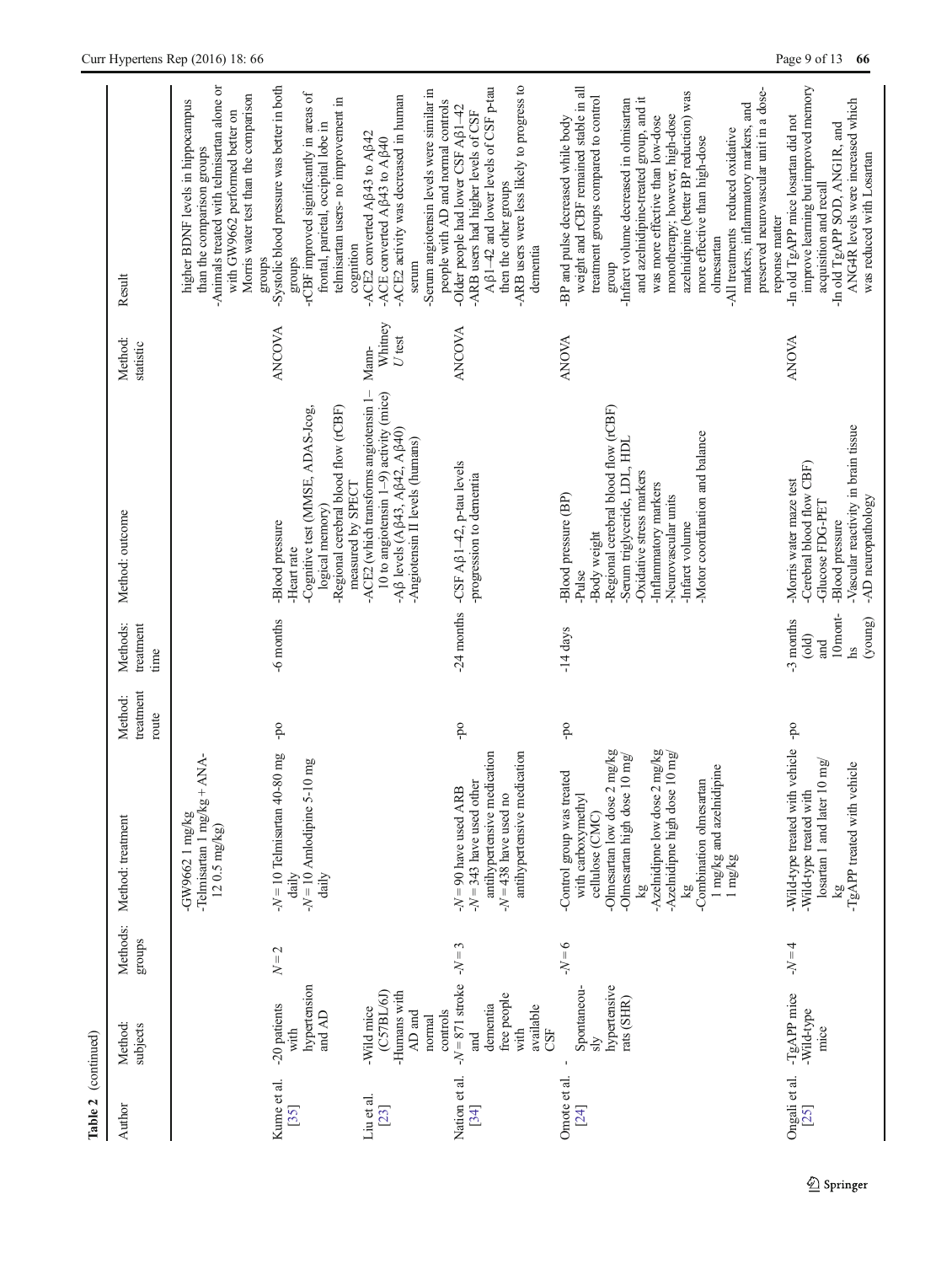| Author                  | Method:                                                                         | Methods: | Method: treatment                                                                                                                                                                                                                                                                                                                                                       | Method:            | Methods:                                                                                | Method: outcome                                                                                                                                                                              | Method:                                        | Result                                                                                                                                                                                                                                                                                                                                                                                                                                                                         |
|-------------------------|---------------------------------------------------------------------------------|----------|-------------------------------------------------------------------------------------------------------------------------------------------------------------------------------------------------------------------------------------------------------------------------------------------------------------------------------------------------------------------------|--------------------|-----------------------------------------------------------------------------------------|----------------------------------------------------------------------------------------------------------------------------------------------------------------------------------------------|------------------------------------------------|--------------------------------------------------------------------------------------------------------------------------------------------------------------------------------------------------------------------------------------------------------------------------------------------------------------------------------------------------------------------------------------------------------------------------------------------------------------------------------|
|                         | subjects                                                                        | groups   |                                                                                                                                                                                                                                                                                                                                                                         | treatment<br>route | treatment<br>time                                                                       |                                                                                                                                                                                              | statistic                                      |                                                                                                                                                                                                                                                                                                                                                                                                                                                                                |
|                         |                                                                                 |          | -TgAPP treated with losartan 1<br>and later 10 mg/kg                                                                                                                                                                                                                                                                                                                    |                    |                                                                                         | -Angiotensin 1 and 4 receptors (ANG1R,<br>SOD levels in brain<br>ANG4R)                                                                                                                      |                                                | -Losartan did not decrease AD pathology<br>glucose uptake, and cerebrovascular<br>responsivenessin old TgAPP mice<br>-Losartan increased CBF i cerebral<br>$(A\beta1 - 42)$                                                                                                                                                                                                                                                                                                    |
| Wang et al.<br>[19]     | -Tg2576 mice                                                                    |          | regulating effect: 184 drugs<br>$9\%$ and<br>drugs<br>furosemide, trandalopril<br>propranolol, carvedilol,<br>$A\beta$<br>amiloride, hydralazine,<br>were screened for A <sub>p</sub><br>nicardipine, losartan,<br>lowered $\mathbb{A}\beta$ by $>30$<br>-Short-term treatment:<br>-Long-term treatment:<br>26 drugs increased<br>-1600 FDA approved<br>levels by >30 % | -Drinking<br>water | <b>6months</b><br>chronic<br>$-1$ month<br>-Selected<br>group<br>ment:<br>treat-<br>for | and plasma after short-term treatment<br>-Morris water maze test after long-term<br>Total A $\beta$ 1–40 or A $\beta$ 1–42 in the brain<br>-Blood pressure measurement<br>treatment          | <b>ANOVA</b>                                   | cognition but decreased Aß in brain but<br>significantly reduced blood pressure by<br>-Furosemide and trandalopril significantly<br>plasma, losartan reduced Aß1-42 but<br>carvedilol reduced significantly Aß1-<br>-Long-term treatment with propranolol<br>-Short-term use: propranolol, losartan<br>42 and $1-40$ by 40 % in brain and<br>reduced A <sub>1</sub> 3 without affecting BP<br>and nicardipine did not improve<br>20 %; propranolol, nicardipine,<br>not $1-40$ |
| et al. $[27]$<br>Yamada | (AD mouse<br>treated i.c.v<br>$A\beta 25 - 35$<br>-Wild-type<br>model)<br>mouse | $-N=3$   | -Imidapril (0.3, 1.0, 3.0 mg/kg)<br>-Enalapril (1.0, 3.0, 10 mg/kg)<br>$1.0 \text{ mg}$<br>nicardipine, propranolol<br>Perindopril (0.1, 0.3,<br>$\mathbf{k}$ g)                                                                                                                                                                                                        | po-                | -5 days                                                                                 | Anxiety-related behavior in elevated<br>-ACE activity in brain and plasma<br>Spontaneous alteration test (SAT)<br>-Spontaneous locomotor activities<br>-Object recognition test<br>plus maze | <b>ANOVA</b>                                   | 1 mg/kg, imidapril 3 mg/kg, 10 mg/kg<br>working memory (measured by SAT),<br>-Brain SACE was inhibited by 50 % by<br>-Plasma ACE was inhibited perindopril<br>1 mg/kg perindopril but was less in<br>-Perindopril in all dosages improved<br>object recognition<br>enalapril by 90 %<br>not plasma                                                                                                                                                                             |
| Zhai et al.<br>[28]     | hypertensive<br>Spontaneou-<br>rats (SHR)<br>-Wistar rats<br>sly                | $-N=4$   | -SHR treated with Telmisartan<br>-SHR treated with Telmisartan<br>-SHR treated with Vehicle<br>$0.3 \text{ mg/kg SHR}$<br>3 mg/kg SHR<br>-Wistar rats                                                                                                                                                                                                                   | рq-                | 15 mont-<br>$-3, 9, and$<br>hs                                                          | -LDL receptor, ApoE expression in the<br>cortex and hippocampus<br>-Blood pressure                                                                                                           | <b>ANOVA</b>                                   | significantly reduced in both doses of<br>-In the cortex and hippocampus of SHR<br>ApoE expression and LDL receptors<br>-At low dose, blood pressure remained<br>was increased at all ages but was<br>other ACE-Is<br>telmisartan                                                                                                                                                                                                                                              |
| al. [29]<br>Zou         | -APP J20 mice<br>et -Tg2576 mice                                                | $-N=3$   | with<br>with<br>captopril 0.25 mg/kg<br>-Tg2576 mice treated<br>-Tg2576 mice treated<br>-TgAPP J20 mice<br>vehicle                                                                                                                                                                                                                                                      | pq-                |                                                                                         | -11 months $-A\beta$ levels in brain $(A\beta1-40, A\beta1-42,$<br>-ACE activity in brain<br>$A\beta1 - 43$                                                                                  | Spearman's<br>rank test<br>Student's t<br>test | activity by 26 % and increased Aß1-43<br>-In TgAPP mouse $A\beta1-43$ occurs before<br>-In people with AD serum, $A\beta$ 1-43 level<br>is higher and CSF level is lower when<br>-Captopril pretreatment decreased ACE<br>-ACE converted $A\beta$ 1-43 to $A\beta$ 1-40<br>compared to normal control<br>A $\beta$ 1-40 and A $\beta$ 1-42<br>unchanged<br>deposition                                                                                                          |

 $\underline{\textcircled{\tiny 2}}$  Springer

Table 2 (continued)

Table 2 (continued)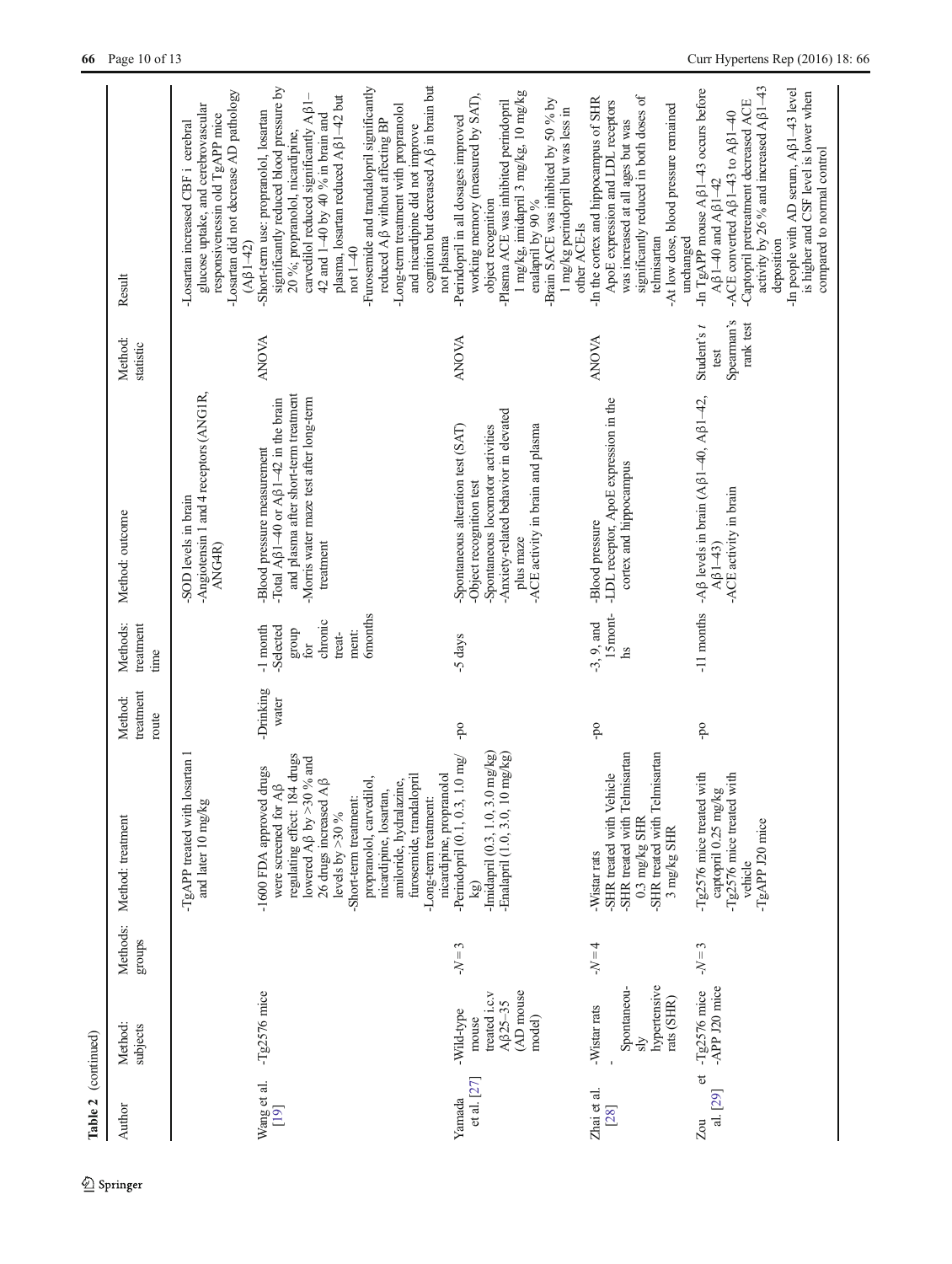<span id="page-10-0"></span>

|                 |                                 |     | <b>Table 3</b> Extraction table for mechanism studies: beta blockers |                  |  |
|-----------------|---------------------------------|-----|----------------------------------------------------------------------|------------------|--|
|                 | Author Method: Methods: Method: |     | Method:                                                              | Methods: Method: |  |
| oukioata avenua |                                 | $+$ | tratracy rante tratracy autocomo                                     |                  |  |

| Author                                        | Method:<br>subjects                       | Methods:<br>groups | Method:<br>treatment                                                                         | Method:<br>treatment route                                       | Methods:<br>treatment<br>time | Method:<br>outcome                                                                                                                                                         | Method:<br>statistic | Result                                                                                                                                                                                                                                                                                                                                                                                                             |
|-----------------------------------------------|-------------------------------------------|--------------------|----------------------------------------------------------------------------------------------|------------------------------------------------------------------|-------------------------------|----------------------------------------------------------------------------------------------------------------------------------------------------------------------------|----------------------|--------------------------------------------------------------------------------------------------------------------------------------------------------------------------------------------------------------------------------------------------------------------------------------------------------------------------------------------------------------------------------------------------------------------|
| <b>Branca</b><br>et al.<br>$\lceil 21 \rceil$ | $-3xTg-$<br>AD<br>mice<br>-Non-Tg<br>mice | -Four<br>groups    | $-ICI$ 11,551<br>(selective $\beta$ 2-<br>adrenergic re-<br>ceptor antag-<br>onist)<br>-NaCl | Intraperiton-<br>eal<br>injections<br>daily $1 \text{ mg}$<br>kg | -6 weeks                      | -Morris<br>water<br>maze test<br>-Novel<br>object<br>recogni-<br>tion test<br>$-A\beta$ 42 and<br>tau levels<br>in<br>hippocam-<br>pus<br>-Proteosome<br>activity<br>assay | <b>ANOVA</b>         | -Significantly better performance on Morris<br>water maze in non-Tg-AD mice treated<br>with NaCl, while worse in non-Tg mice<br>treated with ICI, and non-Tg mice treated<br>with NaCl, and worse when treated with<br>ICI<br>$-A\beta$ 42 and tau levels in hippocampus of<br>ICI-treated 3xTg-AD mice was signifi-<br>cantly higher than when treated with<br>NaCl suggesting increased $A\beta$ produc-<br>tion |

toward re-purposing currently available medications for the treatment of AD, including AHM. In this paper, we provide an extensive review of 24 mechanistic animal and human studies published over the last 5 years assessing the relationship between AHM and cognitive function.

Previous studies have shown a possible protective effect of certain AHM against AD risk [\[1](#page-11-0)], and it has been suggested that this protective effect is independent of, or in addition to, the blood pressure lowering effect [\[4](#page-11-0), [5\]](#page-11-0). It is therefore not surprising that the mechanistic studies have focused on evaluating effects of AHM on well-established pathways in the AD disease process, including Aβ, vascular, oxidative stress, and inflammation pathways [[2\]](#page-11-0).

Of the six CCBs, nimodipine has been the most widely studied, and it was associated with angiogenesis and neuroprotection in the hippocampus, reduced inflammation, and improved cognitive function, but not with improved cerebral blood flow. Flunarizine and isradipine also improved cognition and had some effect on some of the above mentioned pathways.

Of the five ACE-Is studied, most studies evaluated effects of captopril and perindopril. Captopril was associated with neuroprotection [\[17\]](#page-11-0), reduced Aβ burden in the brain [[17,](#page-11-0) [29\]](#page-12-0), decreased oxidative stress [\[17,](#page-11-0) [18](#page-11-0)], and better cognitive performance [\[18](#page-11-0)]. This effect was mediated by alteration of ACE activity and angiotensin II levels in the brain [\[17](#page-11-0), [29\]](#page-12-0). Perindopril was associated with decreased oxidative stress [\[26\]](#page-11-0) and improved cognitive function [\[26](#page-11-0)] and was shown to inhibit ACE activity in both blood and the brain ACE [\[27\]](#page-12-0). These findings suggest the beneficial effect of ACEs when crossing the blood-brain barrier; however, a previous observational study by Sink et al. did not support this hypothesis [\[38](#page-12-0)].

Of the four ARBs studied, losartan and telmisartan were examined in detail. Losartan use was associated with improved cerebral blood flow [\[25\]](#page-11-0). Yet, its effect on  $A\beta$ 1–42 was equivocal with one study showing decreased levels [[19](#page-11-0)], while an-other unchanged levels of Aβ1–42 [[25](#page-11-0)]. Treatment with losartan also resulted in better performance on learning and memory tasks [\[18,](#page-11-0) [25\]](#page-11-0). These findings suggest beneficial effect via vascular rather than amyloid pathways, which is supported by its angiotensin 1 and 4 receptor lowering effect in the brain [\[25\]](#page-11-0). The other medication evaluated in detail was telmisartan, which, similar to losartan, was associated with improved cerebral blood flow in humans [\[35\]](#page-12-0), reduced inflammation, oxidative stress [[22](#page-11-0)], and markers of brain lipid metabolism [\[28\]](#page-12-0). Telmisartan also improved cognitive performance in animals [\[15\]](#page-11-0), however, not in humans [\[35\]](#page-12-0). This negative finding in humans was replicated in a large multinational double-blind randomized placebo controlled trial, TRANSCEND, comparing ARB (telmisartan) use to placebo [[3\]](#page-11-0).

Previous animal studies and also RCTs with AHM have shown that blood pressure reduction, particularly in close proximity to development of cognitive impairment, does not alter dementia risk. Additionally, it is possible that treatment comes too late to mitigate the injury related to chronic exposure, suggesting an earlier window of benefit after which neural damage is hard to remediate. Thus, other mechanisms involved in AD development should to be explored. Medications explored in mechanistic studies have been different agents to those used in RCTs.

# **Conclusions**

Similar to human observational studies and RCTs, different classes of AHM show similar result patterns in animal studies.

Inconsistencies in the sources of evidence from the use of different animal types, ages, treatment times, and outcome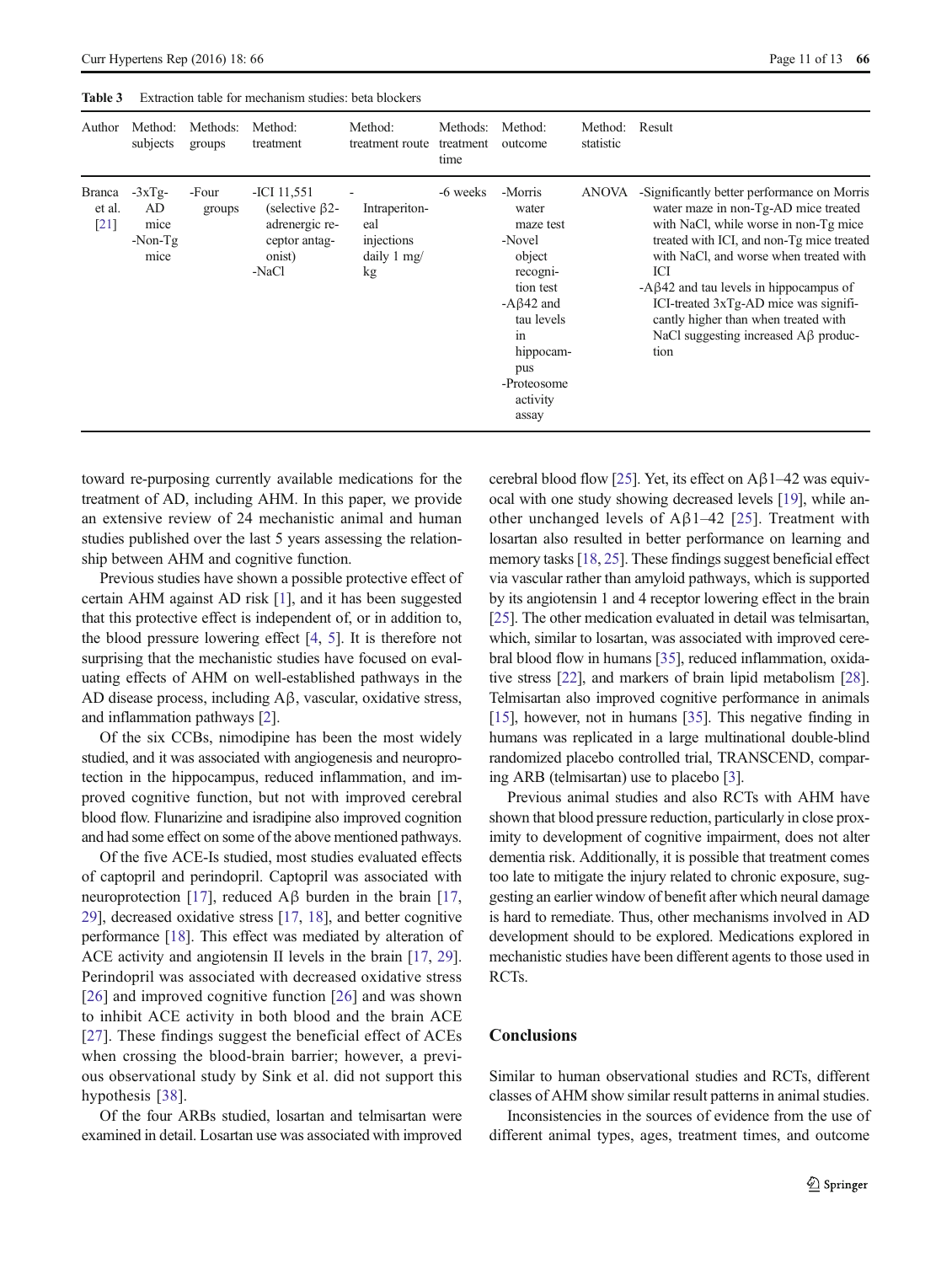<span id="page-11-0"></span>measures limit the possibility of drawing firmer conclusions. Similar to observational studies, the relative lack of information on blood pressure levels is a major limitation. These limitations restrict our ability to draw wider ranging conclusions about use of specific antihypertensive classes, subclasses, or individual drugs. However, AHM that have had promising results in animals and larger human observational studies should be selected for future RCTs.

#### Compliance with Ethical standards

Conflict of Interest Dr. Peters reports grants from National Institute of Health Research and Imperial College, London. Drs. Schuchman, Jean Peters, Carlson, and Yasar declare no conflicts of interest relevant to this manuscript.

Human and Animal Rights and Informed Consent This article does not contain any studies with human or animal subjects performed by any of the authors.

Open Access This article is distributed under the terms of the Creative Commons Attribution 4.0 International License (http:// creativecommons.org/licenses/by/4.0/), which permits unrestricted use, distribution, and reproduction in any medium, provided you give appropriate credit to the original author(s) and the source, provide a link to the Creative Commons license, and indicate if changes were made.

# References

- 1. Hebert LE, Weuve J, Scherr PA, Evans DA. Alzheimer disease in the United States (2010-2050) estimated using the 2010 census. Neurology. 2013;80:1778–83.
- 2. Querfurth HW, LaFerla FM. Alzheimer's disease. N Engl J Med. 2010;362:329–44.
- 3. Qiu C, Winblad B, Fratiglioni L. The age-dependent relation of blood pressure to cognitive function and dementia. Lancet Neurol. 2005;4:487–99.
- 4. Forette F, Seux ML, Staessen JA, Thijs L, Birkenhäger WH, Babarskiene MR, et al. Prevention of dementia in randomized double-blind placebo-controlled Systolic Hypertension in Europe (Syst-Eur) trial. Lancet. 1998;352:1347–51.
- 5. Anderson C, Teo K, Gao P, Arima H, Dans A, Unger T, et al. Reninangiotensin system blockade and cognitive function in patients at high risk of cardiovascular disease: analysis of data from the ONTARGET and TRANSCEND Studies. Lancet Neurol. 2011;10(1):43–53.
- 6. Wright JW, Harding JW. The brain RAS and Alzheimer's disease. Exp Neurol. 2010;223:326–33.
- 7. Anekonda TS, Quinn JF. Calcium channel blocking as a therapeutic strategy for Alzheimer's disease: the case for isradipine. BiochimBiophysActa. 2011;1812:1584–90.
- 8. Ashby EL, Kehoe PG. Current status of renin-aldosterone angiotensin system-targeting anti-hypertensive drugs as therapeutic options for Alzheimer's disease. Expert OpinInvestig Drugs. 2013;22: 1229–42.
- 9. Luong KV, Nguyen LT. The role of beta-adrenergic receptor blockers in Alzheimer's disease: potential genetic and cellular signaling mechanisms. Am J Alzheimers Dis Other Demen. 2013;28: 427–39.
- 10. Mogi M, Horiuchi M. Effect of angiotensin II type receptor on stroke, cognitive impairment and neurodegenerative diseases. GeriatrGerontol Int. 2013;13:13–8.
- 11. Nimmrich V, Eckert A. Calcium channel blockers and dementia. Br J Pharmacol. 2013;169:1203–10.
- 12. Saravanaraman P, Chinnadurai RK, Boopathy R. Why calcium channel blockers could be an elite choice in the treatment of Alzheimer's disease: a comprehensive review of evidences. Rev Neurosci. 2014;25:231–46.
- 13. Dong YF, Kataoka K, Toyama K, Sueta D, Koibuchi N, Yamamoto E, et al. Attenuation of brain damage and cognitive impairment by direct renin inhibition in mice with chronic cerebral hypoperfusion. Hypertension. 2011;58:635–42.
- 14. Sakurai-Yamashita Y, Harada N, Niwa M. Lercanidipine rescues hippocampus pyramidal neurons from mild ischemia-induced delayed neuronal death in SHRSP. Cell MolNeurobiol. 2011;31: 561–7.
- 15. Kishi T, Hirooka Y, Sunagawa K. Telmisartan protects against cognitive decline via up-regulation of brain-derived neurotrophic factor/tropomyosin-related kinase B in hippocampus of hypertensive rats. J Cardiol. 2012;60:489–94.
- 16. Zhang XL, Zheng SL, Dong FR, Wang ZM. Nimodipine improves regional blood flow and suppresses inflammatory factors in the hippocampus of rats with vascular dementia. J Int Med Res. 2012;40:1036–45.
- 17. AbdAlla S, Langer A, Fu X, Quitterer U. ACE inhibition with captopril retards the development of signs of neurodegeneration in an animal model of Alzheimer's disease. Int J Mol Sci. 2013;14:16917–42.
- 18. Bild W, Hritcu L, Stefanescu C, Ciobica A. Inhibition of central angiotensin II enhances memory function and reduces oxidative stress in rat hippocampus. ProgNeuropsychopharmacolBiol. Psychiatry. 2013;43:79–88.
- 19. Wang J, Zhao Z, Lin E, Zhao W, Qian X, Freire D, et al. Unintended effects of cardiovascular drugs on the pathogenesis of Alzheimer's disease. Plos One. 2013;8, e65232.
- 20. Gholamipour-Badie H, Naderi N, Khodagholi F, Shaerzadeh F, Motamedi F. L-type calcium channel blockade alleviates molecular and reversal spatial learning and memory alterations by enthorinal amyloid pthaology in rats. Behav Brain Res. 2013;237:190–9.
- 21. Branca C, Wisely EV, Hartman LK, Caccamo A, Oddo S. Administration of a selective beta2 adrenergic receptor antagonist exacerbates neuropathology and cognitive deficits in a mouse model of Alzheimer's disease. Neurobiol Aging. 2014;35:2726–35.
- 22. Justin A, Sathishkumar M, Sudheer A, Shanthakumari A, Ramanathan M. Non-hypotensive dose of telmisartan and nimodipine produced synergistic neuroprotective effect in cerebral ischemic model by attenuating brain cytokine levels. PharmacolBiochem and Behav. 2014;122: 61–73.
- 23. Liu S, Liu J, Miura Y, Tanabe C, Maeda T, Terayama Y, et al. Conversion of Abeta43 to Abeta40 by the successive action of angiotensin-converting enzyme 2 and angiotensin-converting enzyme. J Neurosci Res. 2014;92:1178–86.
- 24. Omote Y, Deguchi K, Kono S, Liu W, Kurata T, Hishikawa N, et al. Synergistic neuroprotective effects of combined treatment with olmesartan plus azelnidipine in stroke-prone spontaneously hypertensive rats. J Neurosci Res. 2014;92:1330–7.
- 25. Ongali B, Nicolakakis N, Tong XK, Aboulkassim T, Papadopoulos P, Rosa-Neto P, et al. Angiotensin II type 1 receptor blocker losartan prevents and rescues cerebrovascular, neuropathological and cognitive deficits in an Alzheimer's disease model. Neurobiol Dis. 2014;68:126–36.
- 26. Goel R, Bhat SA, Rajasekar N, Hanif K, Nath C, Shukla R. Hypertension exacerbates predisposition to neurodegeneration and memory impairment in the presence of a neuroinflammatory